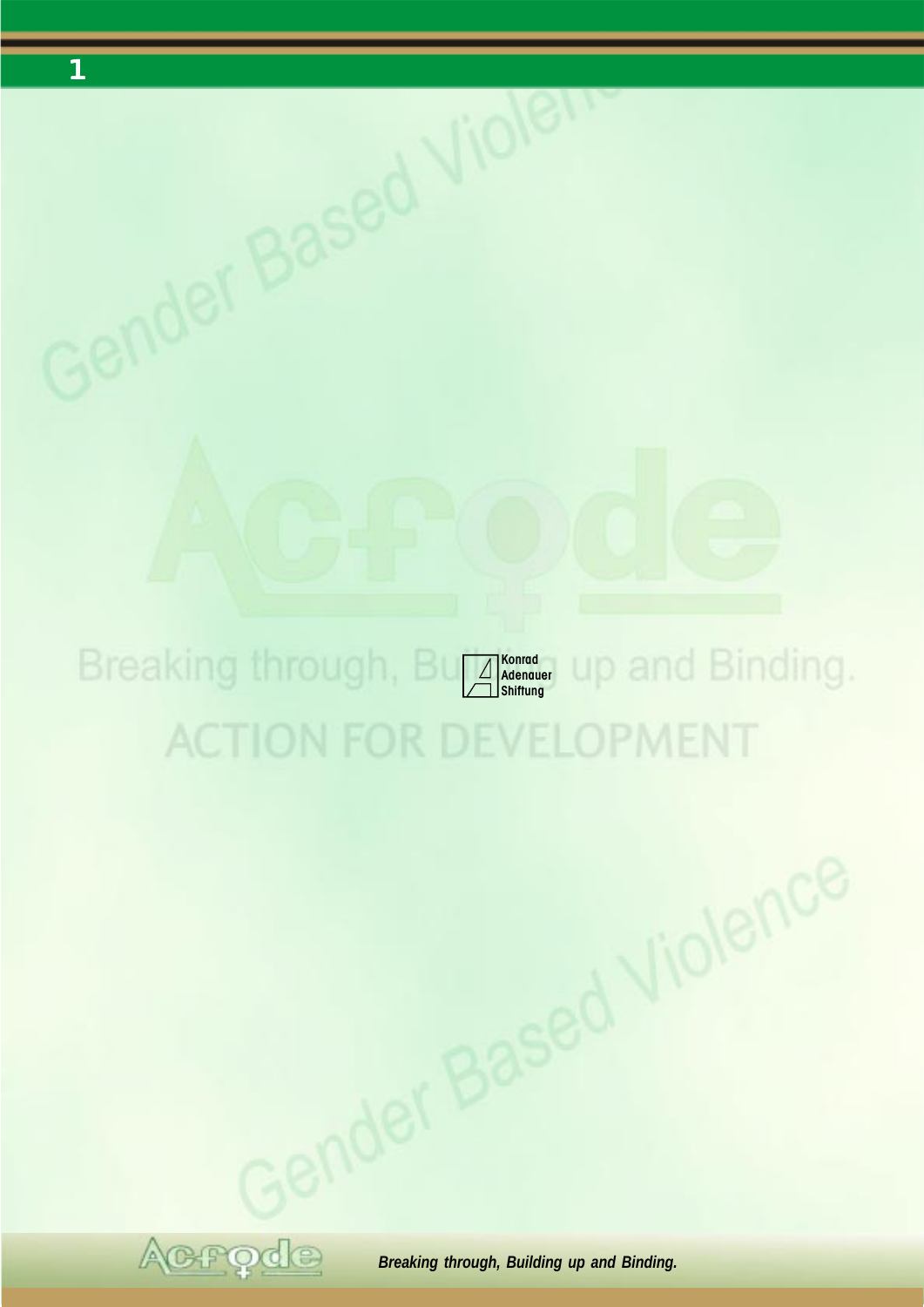## **TABLE CONTENTS**

## ACFODE VISION

**A just society where there is gender equality and equity**

| That mobile phone could get your relationship |  |
|-----------------------------------------------|--|
| estranged or end your life! 4                 |  |
|                                               |  |
| Gender violence is a growing concern 9        |  |
| Violence driving girl child out of school 14  |  |
| The female face of exploitation 16            |  |
| Real life experience of a hair dresser 19     |  |
|                                               |  |
| Let us all join hands in protecting women23   |  |
| Signs of a battering personality 25           |  |
| 'Dirty money' when girls earn through strip   |  |
|                                               |  |
|                                               |  |
| Why criminalising HIV transmission is bad     |  |
|                                               |  |
|                                               |  |
|                                               |  |

## ACFODE MISSION

**To Promote Women's Empowerment, Gender Equality and Equity in Uganda through Advocacy, Networking and Capacity Building of both Women and Men**

## DEVELOPMENT

**Konrad Adenauer Shiftung**

## **APPRECIATION**

**The publication of this Arise Magazine was made possible through the kind support of Konrad Adenaeur Foundation (KAF). ACFODE greatly appreciates this generous contribution.**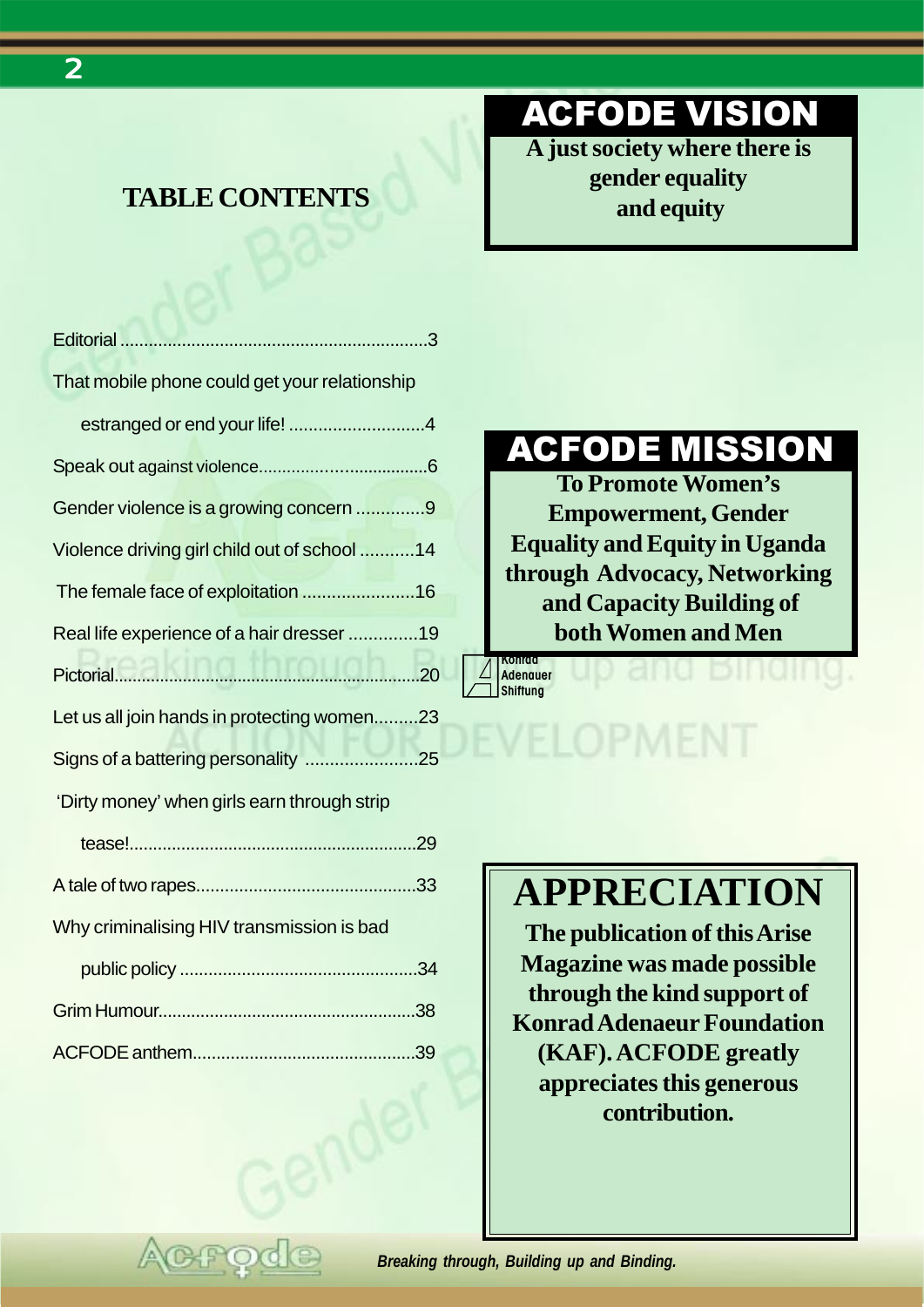# **EDITORIAL**



If Gender Based Violence (GBV) was previously endemic, it has eventually turned an epidemic in Uganda with the female gender taking the biggest toll. Research reports show that many women are often victims of domestic violence, sexual violence,

sexual exploitation, trafficking and forced early marriage. The police report of 2008 reported that a total of 137 cases of domestic violence. These were however only fatal cases that had resulted in death. This means that cases of GBV are often reported only when they result in death.

The same report says that 1,536 cases of rape had been reported to police in 2008. Of the 1,536 cases, 239 suspects had been arrested and charged, of which 3 were convicted, 3 persons acquitted, 11 discharged while 222 were awaiting trial by end of 2008. What should be of even more concerns to all of us is the increasing number of homicides in the country, where especially women are reported to be killed by their jilted lovers or estranged husbands.

Quite often, many of these abuses are swept under the carpet in the name of culture, customs and traditions yet articles 32 (2) of the 1995 Ugandan constitution expressly prohibits any laws, cultures, traditions and norms that go against the dignity, welfare or interest of women. Uganda is party to international human rights treaties which expressly prohibit violence against women. These include; the African Charter on Human and Peoples' Rights, the UN Convention against Torture and other Cruel, Inhuman and Degrading Treatment or Punishment, and the UN Convention on the Elimination of All Forms of Discrimination against women.

**Konrad Adenauer**<br>**Adenauer**<br>**Adenauer suffletual** exploitation in Kampala's mushrooming In this issue, we explore the broad theme of Gender Based Violence, focusing on the various forms of violence that women continue to suffer in the various spheres of life. Uganda is getting flooded with mobile telephone companies; there have been many accolades lauded to be resulting from these mobile phones. What remains silent is that the mobile phone is a death trap that has been added on the causes of domestic violence. We bring to you arcades and many more.

Enjoy the reading

**Arise Magazine Welcomes your comments Send your views to: acfode@utlonline.co.ug or ariseeditor@acfode.org**

<span id="page-2-0"></span>*3*

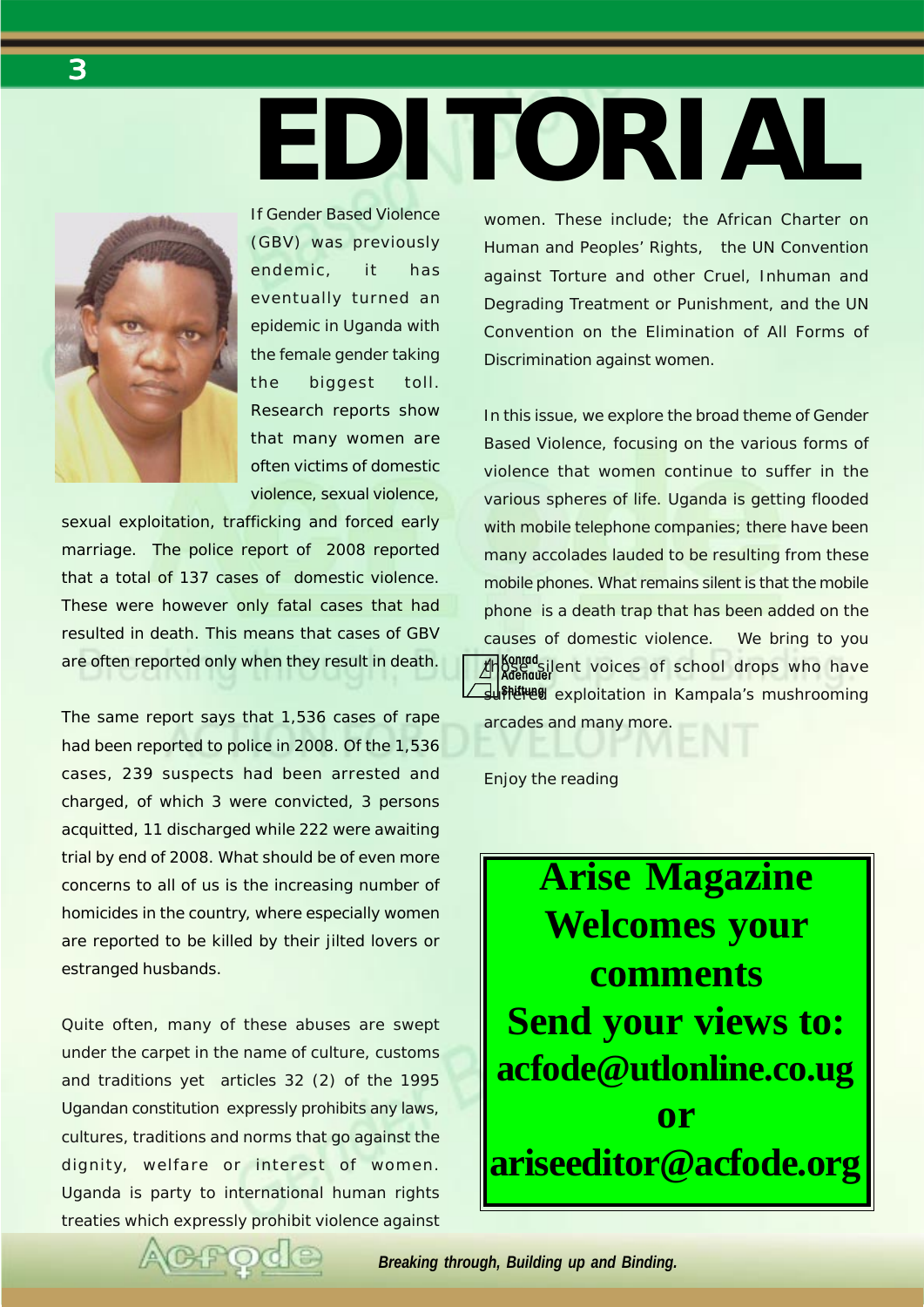### <span id="page-3-0"></span>**THAT MOBILE PHONE COULD GET YOUR RELATIONSHIP ESTRANGED OR END YOUR LIFE!! -** By Aramanzan Madanda



*With such a mobile phone, many people can reach friends and family faster than had been before*

Over the last 15 years, the world has been awash with the wonder mobile phone technology. Its rapid growth and adoption has defied expert predictions especially for poor countries. Various sources indicate that the developing countries have two-thirds of global mobile subscriptions with Africa having the world's fastest growing mobile phone market. Though telecom statistics are suspect, Uganda now has an estimated 8 million subscriptions, with numbers that have been doubling roughly every six months since 1996.

At the introduction of mobile phones in Uganda in mid 1990s, they were a preserve of top business executives and politicians. This was because of the prohibitive connection cost of three million shillings plus service fees, limited access days and charges for both receiving and calling. Moreover because receiving was equally charged, giving out one's number was restricted to only valued connections. Owners of the then brick -sized phones mostly of the Swedish Ericson models moved with a swagger with their wonder technological symbols of wealth, prestige and status.

Even when poor people today still consider the phone a symbol of status and importance, the dropping costs to where a phone can be acquired at only Shs20,000 implies even those with mediocre incomes can acquire the wonder machine.

**Konrad Adenauer** The good side of phones has been articulated by telecom companies, NGOs, researchers and the media. Air time selling has placed money in the hands of poor women and their Phone ownership has enabled domesticated housewives to expand their virtual space. Some have done profitable businesses over phones without leaving their compounds. Phones have helped to link women to their friends and family faster than it would otherwise be, thereby reducing isolation. In domestic brawls, women have used their phones to text or call for help. In agriculture, women have crossed gender boundaries and joined men in the hitherto male dominated marketing of their products as they can check for prices right on their handsets. With the introduction of mobile money, financial help has been received on phone sets. But the biggest beneficiaries have remained the telecom companies and government tax departments that earn in billions of shillings daily.

What is rarely emphasised by those interested

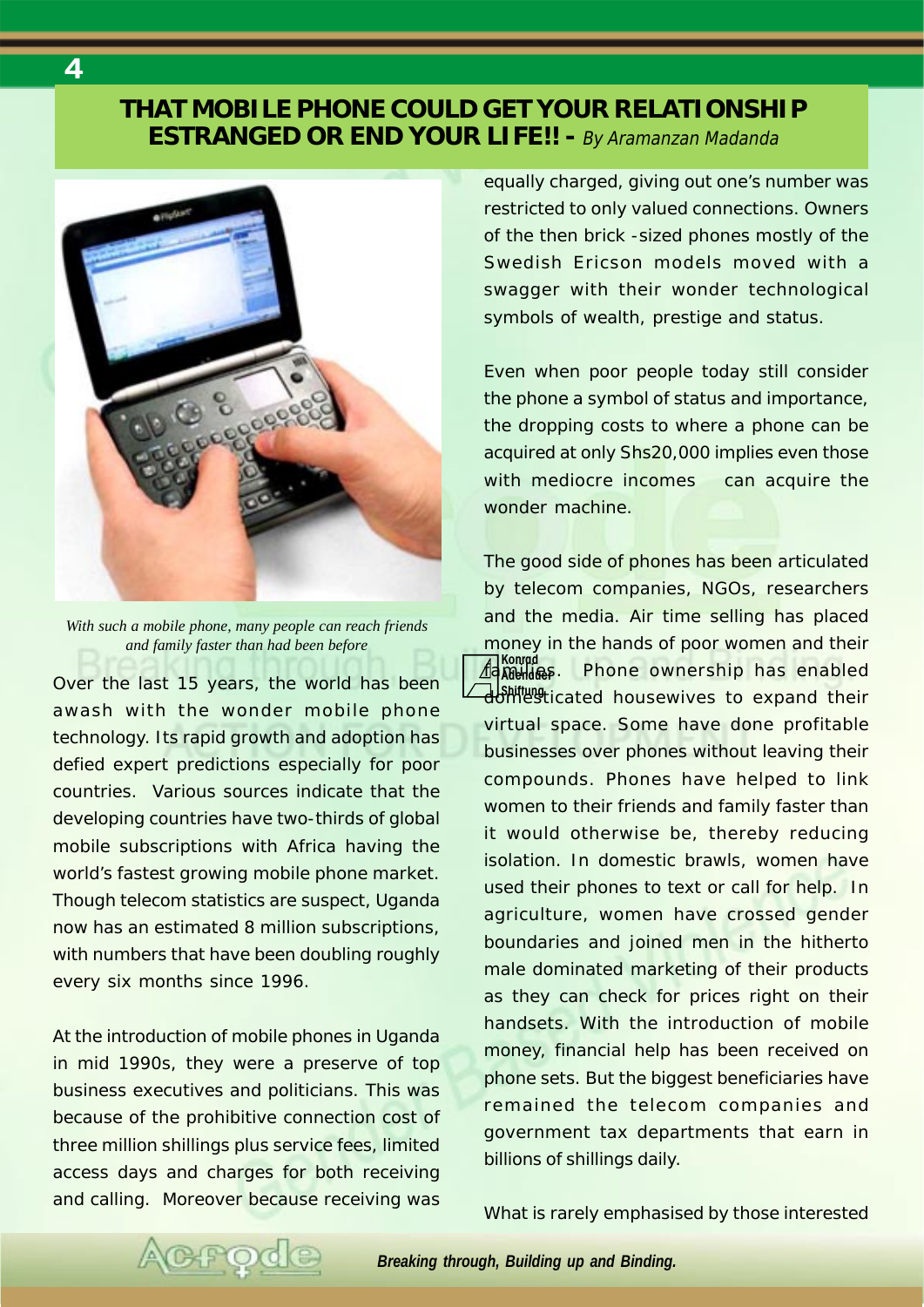in propagating "success stories" is the downside of mobile telephony. Beyond the health risks of developing tumours due to ultra violet exposure or the impact of base stations, there are serious gender implications of mobile phones. For instance, whereas mobile phone businesses have put money in the hands of women, simultaneously domestic conflicts have arisen as their spouses demand a share in the money or accuse their wives of concealing earnings.

Additionally, whereas phones have expanded the virtual reach of domesticated women, because they can call their spouses, friends and relatives at "anytime", there are reports that they have also reduced face-to face interactions thereby deepening physical isolation and domestication. Even when women can juggle between public presence and home management through constant phone contacts, the tool has also become a monitoring instrument as they are expected to instantly account for where they are.

In many cases, phones have been infidelity instruments. It is not that mobile phones cause sexual promiscuity. If this was the case, there would not have been sexual immorality before mobile phones. But phones multiply the chances by introducing virtual romantic relationships outside the scrutiny and restrictive watchful eye of the moral public. It provides a semblance of secrecy for those with a name to protect as silent communications can go on in the full view of the rest of the family members through SMS without any clue.

Yet, unlike hidden face-to-face contacts, phone communications leave evidence trails

POC



*Winfred and husband during good times. She was later killed by same husband over a text message*

**Konrad Adenauer** opposite sex. In fear some women use their **phones** in secrecy. right from call lists, to saved messages that have been new bases of domestic scuffles. My doctoral research in Mayuge and Iganga shows that about half of phone adopters, the majority of them women, have conflicted with their spouses around phones including quarrels, battering, maiming, separations and divorce. Many lived under the fear of suspicious spouses whenever they received calls or SMS messages especially from the

Ugandan musicians and media houses have highlighted phone use related conflicts amongst women and men. The New Vision of 15<sup>th</sup> December 2005 carried a story of a woman who had been killed by the husband over a suspected love message. As the paper noted "in a feat of anger, [the man] grabbed a bottle and smashed his wife's head". Phones have been confiscated, smashed or destroyed because of alleged "improper" use.

Yet the eight million subscribers in Uganda who are enriching telecoms and government seem to have no remedy. Meanwhile telecoms are in frenzy, sponsoring star musicians to bolster their market and profits ignoring the fact that domestic violence limits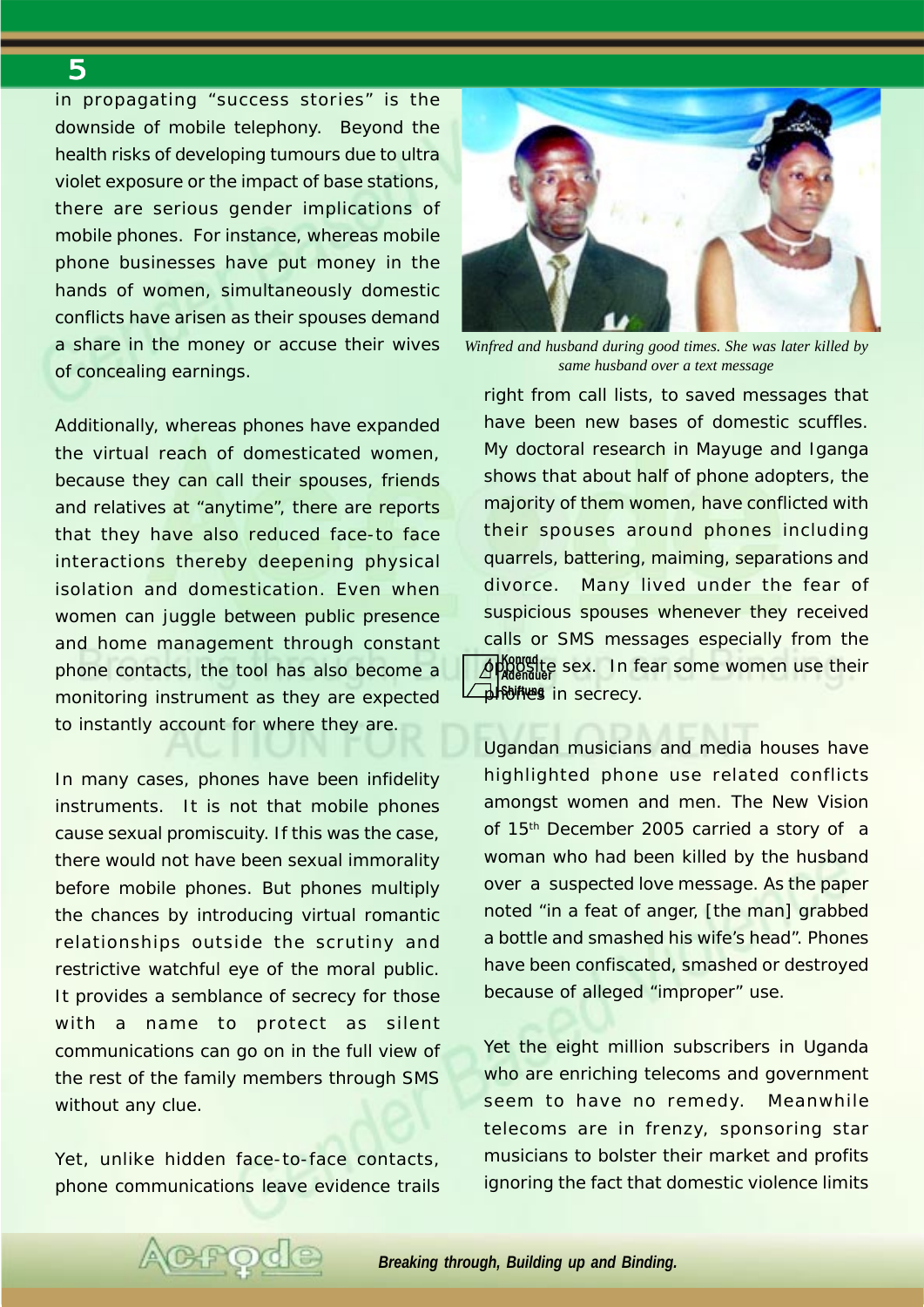use. Government is licensing more companies to increase tax revenues without paying any attention to domestic relations which would limit such brawls. It would be in the interest of good business if corporate social responsibility by telecoms also addressed domestic gender relations. Moreover government needs to understand that whereas technology is beneficial, it also has its down side. It can, if not tamed, escalate criminality not just in the homes but even beyond. For instance, robbers and criminals may use the technology to coordinate highway robberies or house break-ins. *Madanda is a PhD Student & Assistant Lecturer, Department of Women and Gender Studies, Makerere University (aramadanda@yahoo.co.uk)*

## **SPEAK OUT UNTIL THE VIOLENCE STOPS - By Margaret Vuchiri**



up all night, sobbing – in anguish, after receiving her daily supply of slaps and kicks. Absurdly, it is the abused woman who pleads for forgiveness, begging her husband not to throw her out.

This movie brings to mind the story of 21-year-old Rihanna and her boyfriend Chris Brown, 19 – both

*Rihana (left) was assaulted by her partner Chris Brown (right)*

Every time I wake up in the morning, there is this cry of agony ringing in my muddled head. It is a scene from one of those annoyingly predictable Nigerian movies that, nevertheless, reflect reality. The movie is about a woman who suffered repeated beatings from her husband but in public – where no one knows her plight – they were the perfect couple; she the loyal, smiling wife and he, the loving, caring husband. Behind closed doors, she would sit

 successful singers who are adored worldwide. Recently, reports emerged how Brown allegedly turned violent after Rihanna confronted him about a text message from his old girlfriend. He allegedly hit Rihanna's head against the car window, bit her ear and fingers and got her in a headlock until she began to black out. Brown also reportedly told her: "I'm going to kill you".

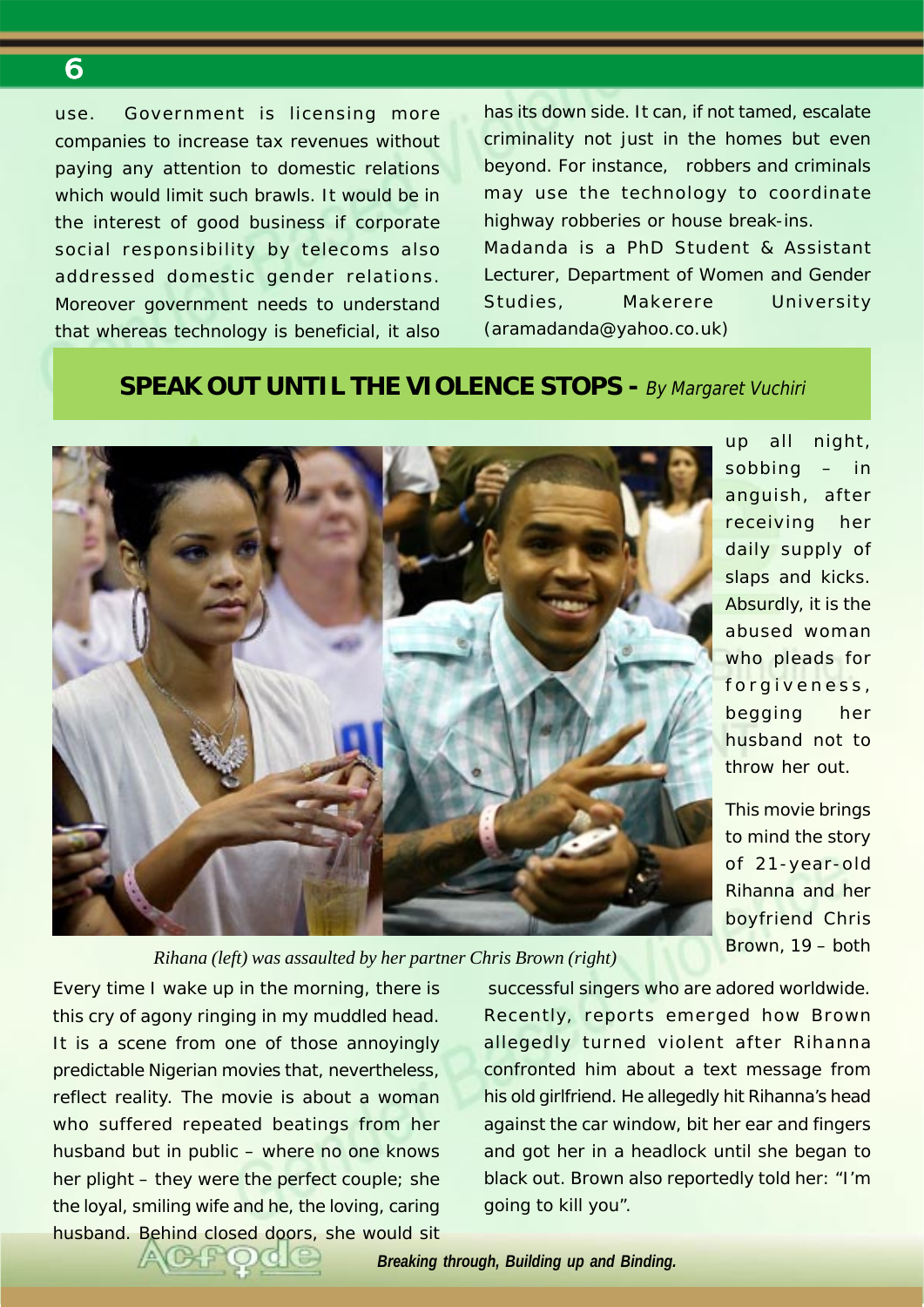

**Adenauer Shiftung**

For those who saw the horrific pictures of Rihanna's awfully battered face on the Internet, it must be incomprehensible that she refused to co-operate with police and reconciled with the man who openly threatened to kill her. But it seems all battered women — rich, poor, illiterate or educated, think when they are abused, somehow, it must be their fault. Many Internet bloggers, women inclusive, are actually blaming Rihanna for 'provoking' Brown. Ridiculously, Brown's songs are getting increasing airplay as Rihanna's self-esteem takes a knocking.

Like most victims, Rihanna has already lost this contest. She threw away an opportunity to not just help herself but other women never to let a man hit them again, and by shrugging off the assault, she's lost respect (for loving her abuser more than herself) and her confidence and career may diminish.

But Rihanna's behaviour is familiar, isn't it? Most battered women have this overwhelming love (or fear) for their tormentors and get trapped in brutal marriages, convincing themselves that the man will change. Many successful women end up with men who humiliate and depress them. This is especially demeaning to women who were raised to believe that chastity and selfrespect would bring true love.

Although, unlike many Ugandan women suffering in silence, Rihanna's popularity made her plight world news, which may save her because Brown knows the world is watching. That makes her luckier than our Ugandan sisters whose stories never even make it to the press.

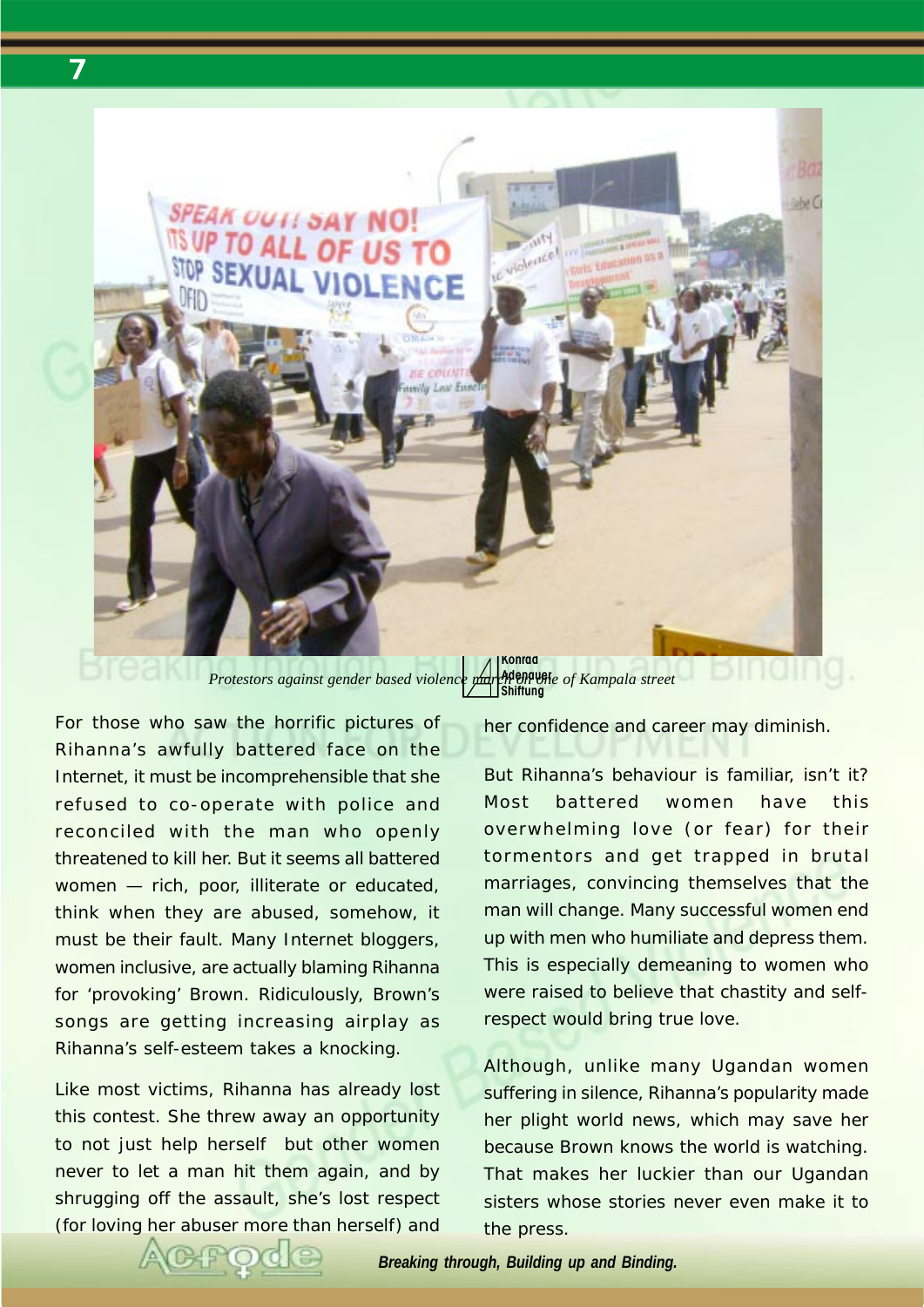For the sake of those women who are not brave enough to speak out, we must give domestic violence serious attention. The entire Ugandan society, especially the abused women, has become docile to the level that we seem to have resigned to fate. We need to ask ourselves what kind of generation we are breeding for the future of this country. Take for example a child who watches his mother being beaten daily. Such a child will grow up believing – strange as it may sound – that a recalcitrant woman just needs a thorough whacking.

Reasons why men beat their wives are varied but society tends to focus more on collecting data, thus diverting attention from the staggering cost of this hideous crime on society. Whether it is a result of social, psychological and economic factors or a struggle between the sexes, domestic violence must not be allowed to flourish. The Domestic Relations Bill, which has been shelved for over 40 years, must be passed sooner than later. If this government gave just half the attention it pays to fighting the opposition, terrorism or even petty crime to protecting vulnerable women, we would have taken giant steps by now.

From cultural beliefs that keep women subdued, to the schools that treat girls as feather brained; all these things combine to make women passive and unable to stand up to abusive men. To address domestic violence, it is vital to liberate women from ignorance through education. Education will equip women with knowledge and skills that will empower them economically.

We must raise massive awareness and education campaigns that will compel everyone to do something –you and I, government, and the police must not turn a

blind eye to domestic violence. It should concern us when a neighbour – woman, man or child– is being abused. Government should also fund support services to assist victims who may need to be helped to report abuse and, where necessary, seek refuge. This will require laws that provide adequate protection for women in this country. And it is everybody's duty to speak out – until the violence stops.

One of my favourite authors, Ben Okri, must have been thinking about battered women who choose to persevere in abusive relationships when he wrote An African Elegy. An extract from this poem reads:

Will turn into the wonders of the earth.<br>Al**Konrad Adenauer Therme** are things that burn me now We are the miracles that God made To taste the bitter fruit of Time. We are precious. And one day our suffering which turn golden when I am happy.

Do you see the mystery of our pain? That we bear the poverty And are able to sing and dream sweet things.

And that we never curse the air when it is warm

Or the fruit when it tastes so good Or the lights that bounce gently on the waters?

We bless the things even in our pain. We bless them in silence.

Now, if this does not sum up the stamina of a battered woman who carries on with grace, then what does?

vuchiri@gmail.com

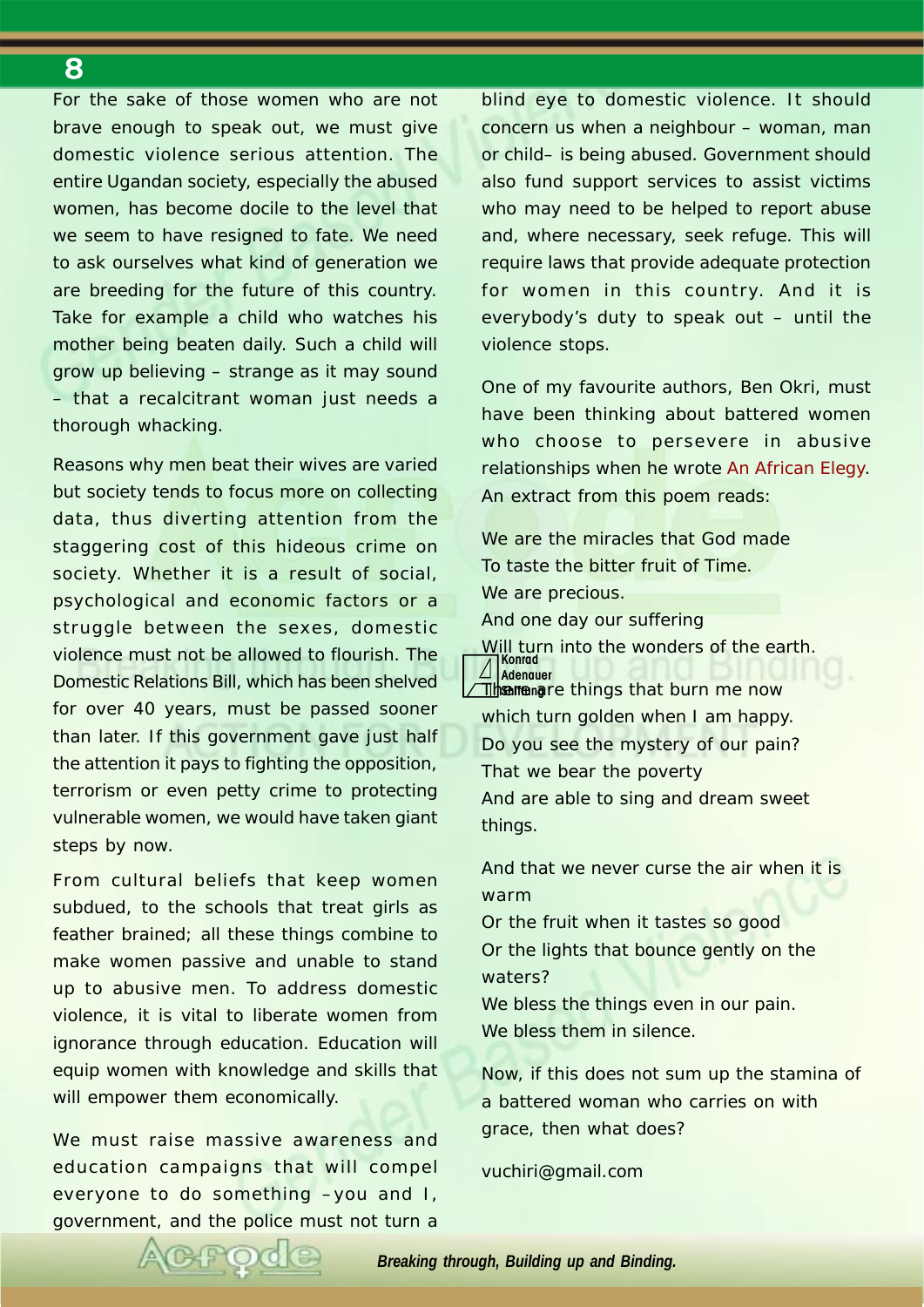## <span id="page-8-0"></span>**GENDER VIOLENCE IS A GROWING CONCERN -** By Gerald Businge

Women activists in Uganda are appealing to the government to expedite the passing of laws and implement policies that will protect women and girls against gender based violence reported to be on the increase.

Several media and research reports have shown that many women are often victims of domestic violence, sexual violence, sexual exploitation and abuse, forced prostitution (survival sex), human trafficking, forced and early marriage, as well as harmful traditional practices such as female genital mutilation.

Some of the effects resulting from Gender Based Violence include gynaecological disorders, unwanted pregnancies, adverse pregnancy outcomes, sexually transmitted infections, HIV/Aids, mental distress and stigma.

"Violence against women has become a cancer and the government should allocate more money in combating it," says Rita Aciro, the Coordinator of Uganda Women's Network. She says women are increasingly facing gender- based violence in physical, sexual, economic and emotional forms.

#### **Police report on GBV**

For the fist time, the police in 2008 recorded cases of domestic violence as separate crimes in its annual Crime Report released in March 2009. A total of 137 cases were reported to police in 2008. But these figures show only cases that resulted in death. This means that most GBV cases are reported only when they result in death. Many GBV incidents in form of violence, assaults, and sexual related crimes continue to be unrecorded.

It is only in the category of homicides that the police have carved out specific domestic violence related cases. The figure of 156 domestic violence cases does not say how many of these were women, but the Inspector General of Police,



*Jenipher Alupot of Pallisa reported to have been forced to breast feed pupies*

Maj. Gen. Kale Kayihura says the majority of the victims are women.

**Konrad ለජිଡ1196** an Anti-Terrorism Act in place, many<br>Tadenader **dishemdaws have been made and more are** In comparison, the police recorded only four terrorism crimes. But apart from already still being made to boost the fight against terrorism. A case in point is the Interception of Communication Bill which seeks to legalise the interception of communication suspected to pose a security threat to the country. Also, while only 11 election related offences were reported to police in 2008, there is widespread concern over electoral malpractices from all political actors yet Gender Based Violence on escalation is not attracting the same attention.

#### **Why victims don't report assault**

Tina Musuya, the Executive Director of the Center for Domestic Violence Prevention, says the increasing cases of violence against women that are being reported are just a tip of an iceberg of the many atrocities that are being committed against women. She says

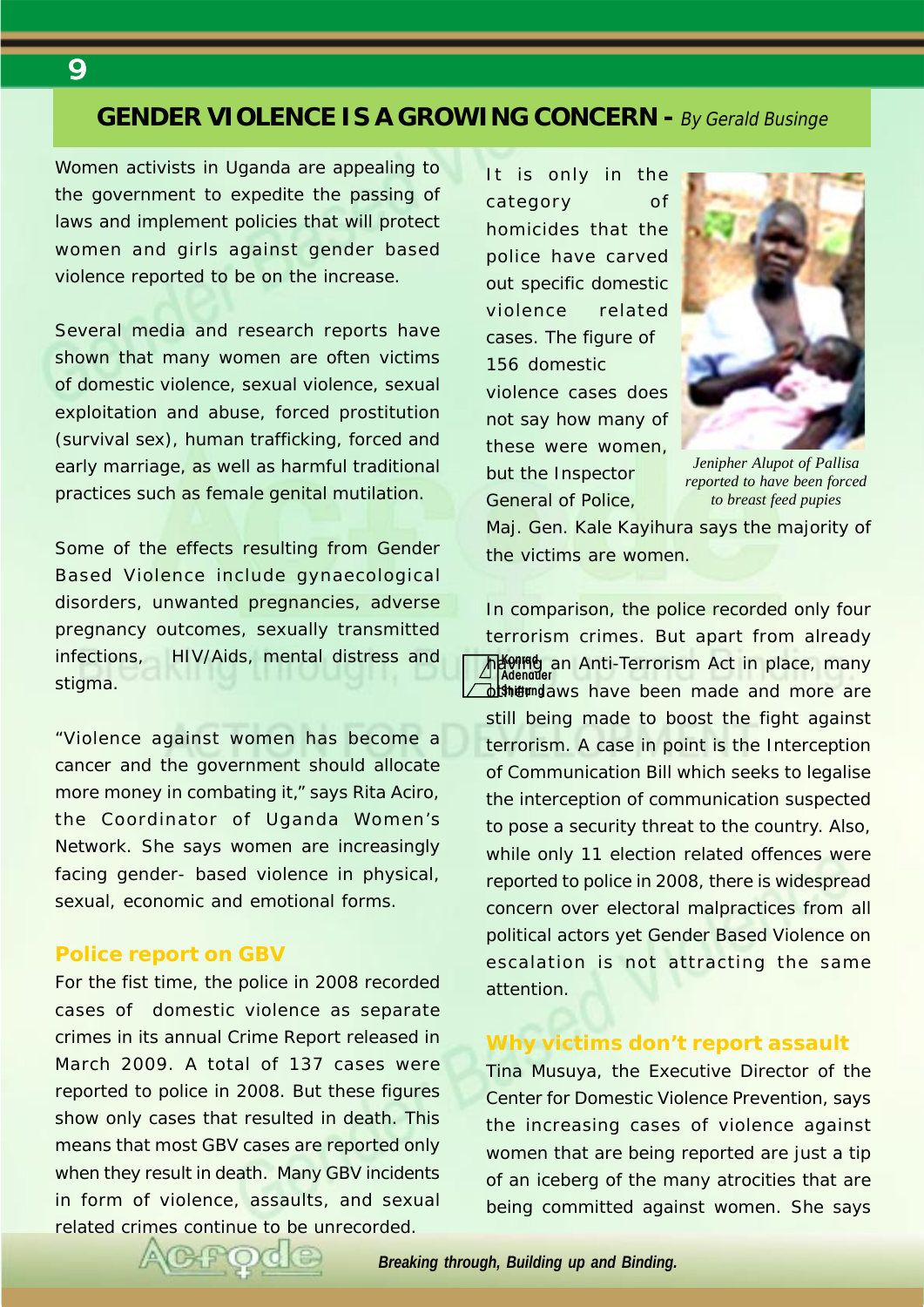

*Commemorative plaque of victims of violence*

many cases are not reported to authorities due to social acceptance of GBV, the stigma most abused women face, fear of more violence from partners, failure by police to act on the perpetrators, absence of a relevant law to punish GBV among other reasons.

Musuya says the government should expedite the passing of the Domestic Relations Bill and the Sexual Offences Bill that will give more protection to both men and women in the home setting. The laws have been under consideration for more than 40 years.

government is not doing enough to protect women from acts of GBV and to help victims recover from gender based violence.

According to the World Health organization, that gender based violence is a serious human rights and public health concern. The WHO says while men and boys may also be affected, research indicates that sexual and gender-based violence predominantly affects women and girls.

#### **Is GBV on the rise?**

**Forwicted, 3 persons acquitted, 11 discharged Adenauer WAPB<sup>000</sup>2** were awaiting trial by end of 2008.<br>I shiftung Apart from domestic violence, other GBV cases are on the increase. The Police Crime Report for 2008 shows that 1,536 cases of rape were reported in 2008, compared to 599 cases in 2007, indicating a more than 100% increase. Of the 1,536 cases, 239 suspects were arrested and charged, of which 3 were

Defilement was the leading sex related crime reported in the country with 8,635 cases registered in 2008, compared to 12,230 cases in 2007. According to the report, 4,124 suspects were arrested and taken to court, of whom 333 were convicted while 3,791 cases were pending in court. The difference between cases reported and those arrested points to a big gap in implementing anti-GBV laws when they are finally put in place. Uganda currently has strong laws to punish rape and defilement, with a death sentence as the maximum penalty. But no one has ever been handed the death penalty for

#### all the rape and

aggravated defilement (girls below 16 years) cases.

Women activists are concerned that the

But there is a general trend of increasing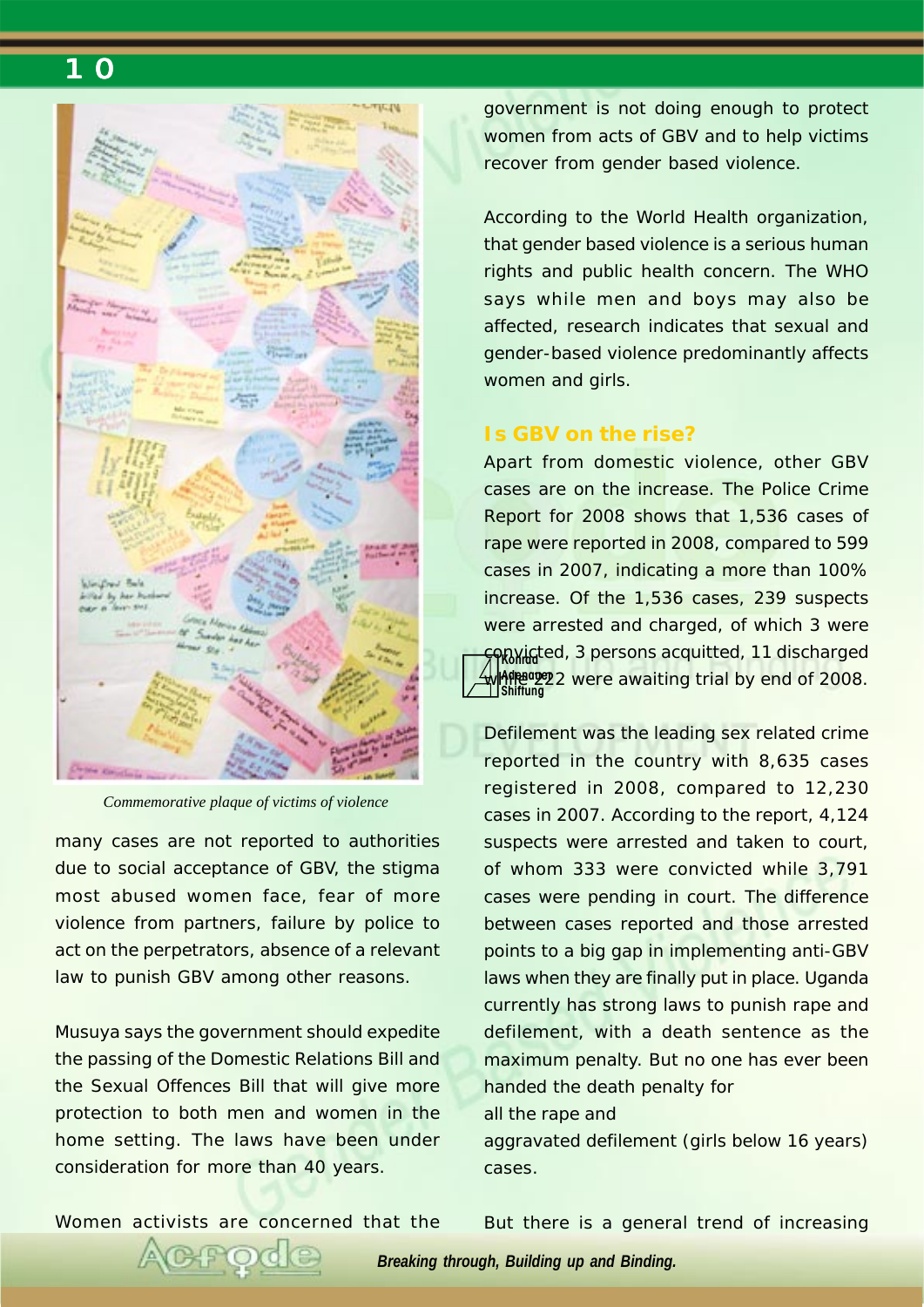violence in the country that is not just related to gender. The Police Crime Report for 2008 shows that the number of homicides reported and investigated was 2,753 compared to 1,927 cases in the year 2007.

#### Intimate partner violence affecting families, communities

But more focus is being drawn to the subtle domestic violence, with crimes of passion where intimate partners harming or killing each other is becoming common. Domestic violence has been noted as a fundamental abuse of women's rights and has serious consequences for women, their families and the development of their communities.

Ketty Nandi, the Officer in Charge of Child and Family Protection Unit at Kampala Central Police Station says that domestic violence greatly affects the care and wellbeing of children in a home. "Normally the children suffer when there is violence in the home. Some children are even abandoned and this creates a big problem in the communities," Nandi says.

She says apart from the limitation of few police units and officers, the police also lack enough funding for investigations, capacity to carry out forensic examinations as well as slow legal process.

This is especially true in northern Uganda where more than 20 years of war have greatly disrupted the health, law enforcement and justice system in the areas, leaving many victims of GBV to just suffer. Several reports on the conflict in northern Uganda have noted sexual and GBV as one of the most pervasive violations of the rights of women and girls. Among others, women and girls have faced



*Parliament of Uganda yet to pass laws against domestic violence*

rape, forced pregnancies, forced abortion, trafficking, and sexual slavery.

#### **Government response to GBV**

**Minister Gabriel Opio says is meant to put in place community based measures against Shiftung** The Ministry of Gender, Labour and Social Development has been working on a national strategy on Gender- Based Violence which the gender based violence.

The government has ratified several international treaties about gender-based violence, and the Ministry of Health in its health care guidelines has recognised the need for special care for survivors of gender- based violence. But according to a study by Reproductive Health Matters, Health Services for Survivors of Gender-Based Violence in Northern Uganda, these commitments by the government are yet to be translated into adequate services in Uganda.

Because of the many cases of GBV in northern Uganda, different civil society organisations have supported the formation of Coordination Committees. The committees are chaired by the respective local governments. But some local leaders are not keen on the efforts,

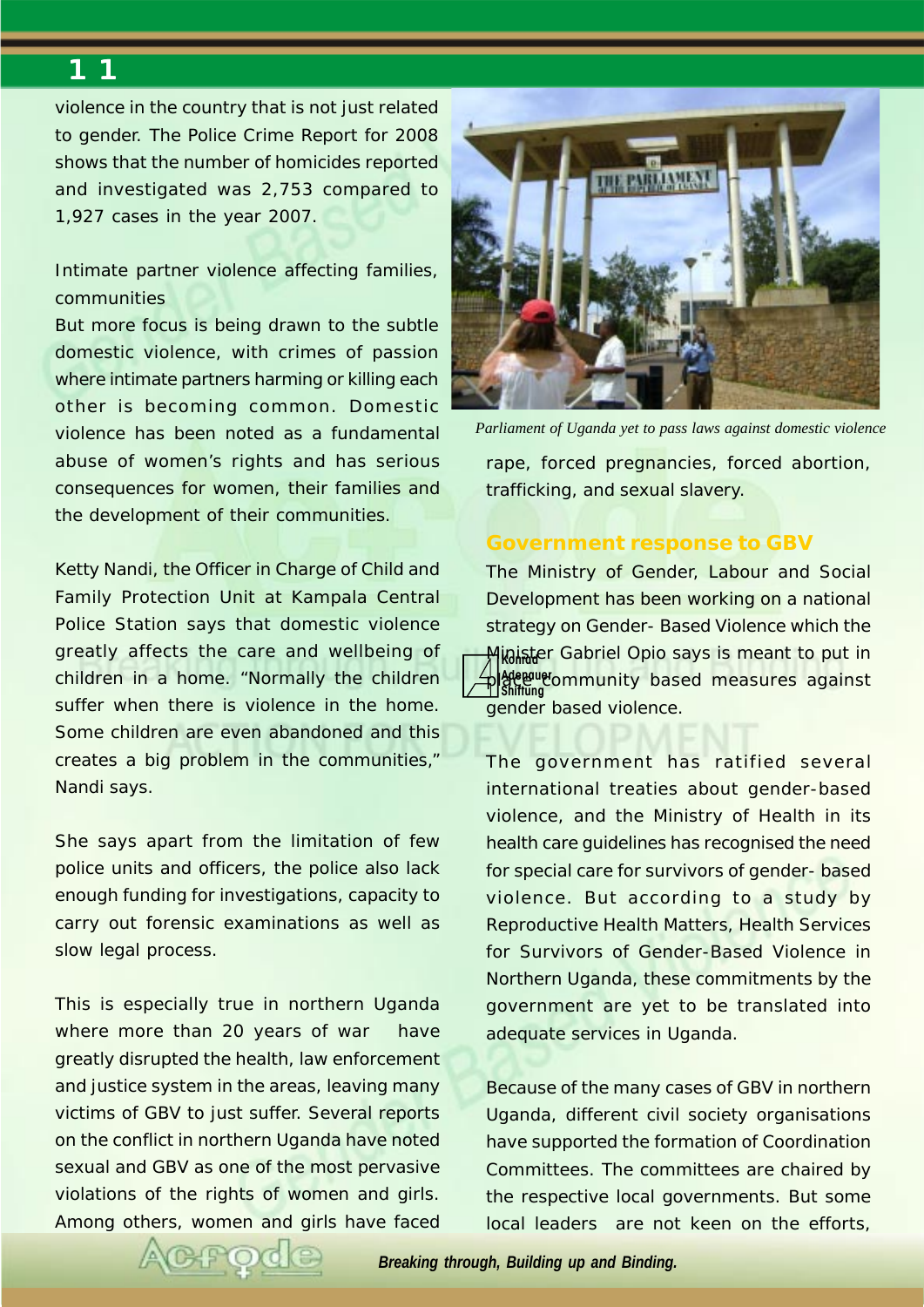with many saying investing in fighting GBV is not necessary.

"They say we are wasting money and that it should instead go to building roads and schools destroyed during the war. What they are telling us is that GBV is not important, while women and girls have been severely affected by the war," says Betty Akulu of the Women and Rural Development Network (WORUDNET) which is based in Pader.

Yet health personnel and experts interviewed in another research by the International Rescue Committee (IRC) considered sexual abuse of girls below 18 years of age, regardless of whether sex was consensual and irrespective of the male's age, to be a significant problem. Schoolgirls were reported to be frequent targets of sexual harassment. Intimate partner violence was also common and considered to be a private issue as embedded in the culture of not discussing what goes on in 'the bedroom'.

What's driving the incidence of gender violence?

The culture of women being subordinate to men, and women having to accept "some violence", especially beating from men, has been with us as long as the oldest Ugandan can remember. Yet cases of GBV were not as pervasive in the past as they are today.

A 2003 study by Johns Hopkins Bloomberg School of Public Health on Domestic Violence Levels in Uganda found that approximately one in three women living in rural Uganda reported being physically threatened or assaulted by her current partner. The findings suggested strong links between the risk of domestic violence and alcohol consumption and women's risk of HIV from their male



*IDP Camps where violence is reported to be more rampant*

partners.

#### **Role of HIV and alcohol**

**Adriable** fo be at high risk of their partner to be at high risk of **Adenauer Hill coenqued** almost four times greater risk of According to the study report, women whose partners frequently consumed alcohol had approximately four times higher risk of recent domestic violence than women whose partners did not drink. In addition, women who recent domestic violence, compared to women who perceived their partner to be at very low risk.

"Fear of HIV infection may lead women to avoid sex with their partner, which in turn may precipitate violence or physical abuse," the research notes.

This study found startling perception justifying violence on women. A higher percentage of women than men believed beating to be justifiable. The report indicates that 16% of men and 28% of women believed beatings to be justified when a woman refused to have sex with her partner. Also, 27% of women said beating is justifiable when a woman adopts contraception without permission of her partner. 60% of men and a striking 87% of women believed that beating was justified

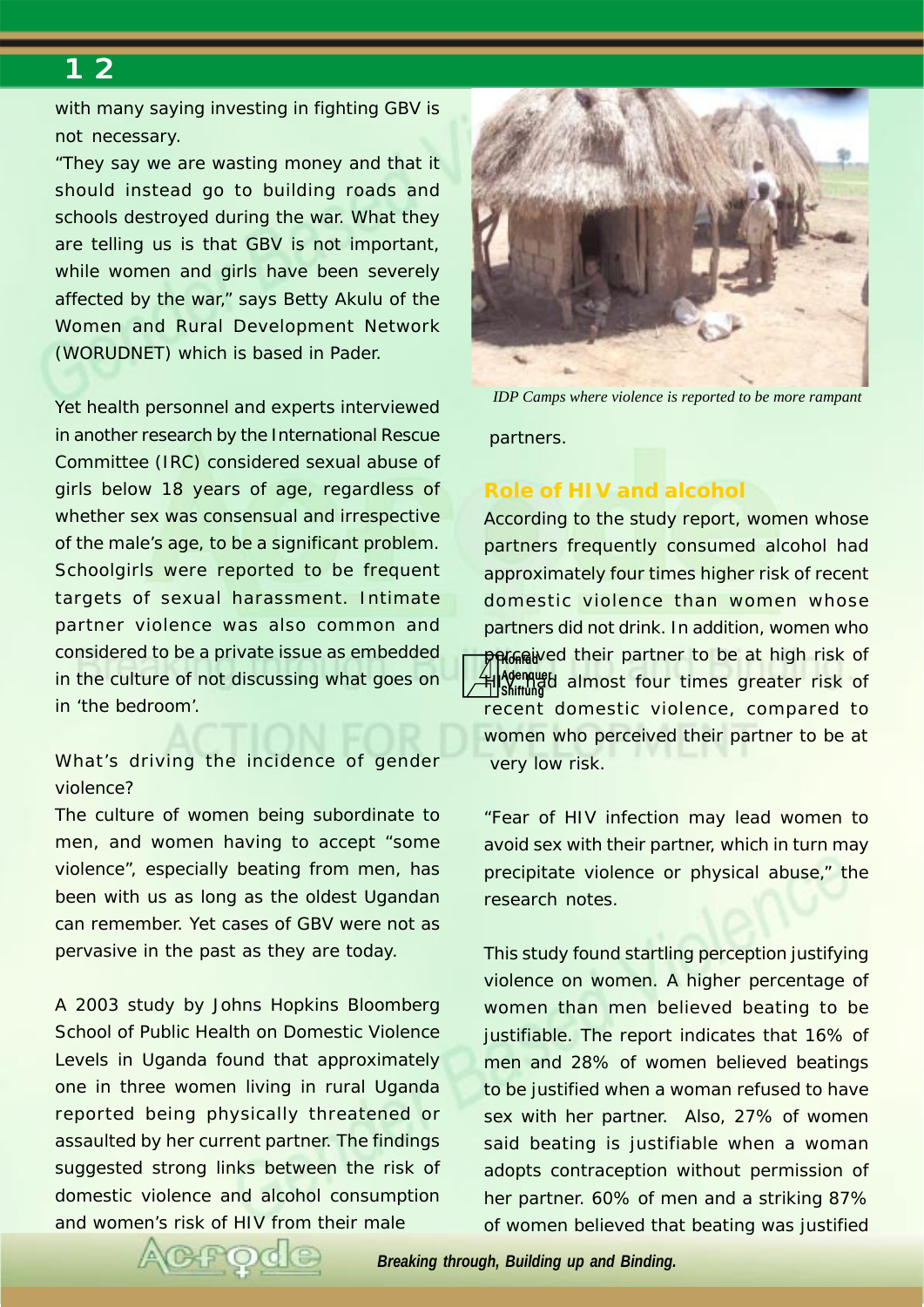

if the woman was unfaithful. *Poverty in homes escalates Violence against women*

The Deputy Speaker of Parliament, Rebecca Kadaga, says many factors like long distance to water sources and firewood lead to genderbased violence. When women take long while collecting water or firewood, the men suspect their wives to be unfaithful and end up beating or threatening the wives, which can spiral other forms of violence.

## **The situation in IDP camps**

The IRC study in northern Uganda, Understanding the causes of gender-based violence done by Roselidah Ondeko and Susan Purdin found that domestic violence is one of the negative consequences of enforced idleness and the ensuing frustration in Internally Displaced People's (IDP) camps.

The Reproductive Health Matters study says that the harsh living conditions in the camps and alcohol abuse are the major precipitators of gender-based violence. Many respondents mentioned that early or forced marriage was a common practice for economic survival and security of parents and sometimes the young girls. It was noted that early marriages in Uganda have become acceptable as a solution to cope with shame and stigma faced by any girl that has been sexually abused. But the study notes that early marriage increased the risk of intimate partner violence. In all instances of violence, girls with mental and other disabilities were deemed to be the most vulnerable group.

#### **Poverty and unemployment**

Some people believe that poverty and unemployment or loss of jobs is also a major cause of GBV, especially in homes. Lack or loss of a job means a man has no income to provide for the family. Many women have been beaten, killed or maimed for demanding household provision from husbands who are unable to provide for the families. Poverty and/or unemployment also make many men lose focus and mostly end up in alcoholism,

**Konrad** which is the number one cause of GBV. **Adenauer Rightly also leads to a general sense of** helplessness and lack of meaning in life which makes it easy for people to commit GBV crimes. Poverty has also been noted to make women and girls depend on men (and to accept violence) while it also exposes many girls to sexual exploitation.

The IRC study found that girls, who drop out of school, skip school to sell alcohol in bars and discos expose themselves to risks of sexual abuse.

"When girls are forced by poverty to work as maids in homes, male members of the household may sexually abuse them …When a woman loses her husband, one of his male relatives may demand sexual favours or steal her property," the research reads in part. Cultural factors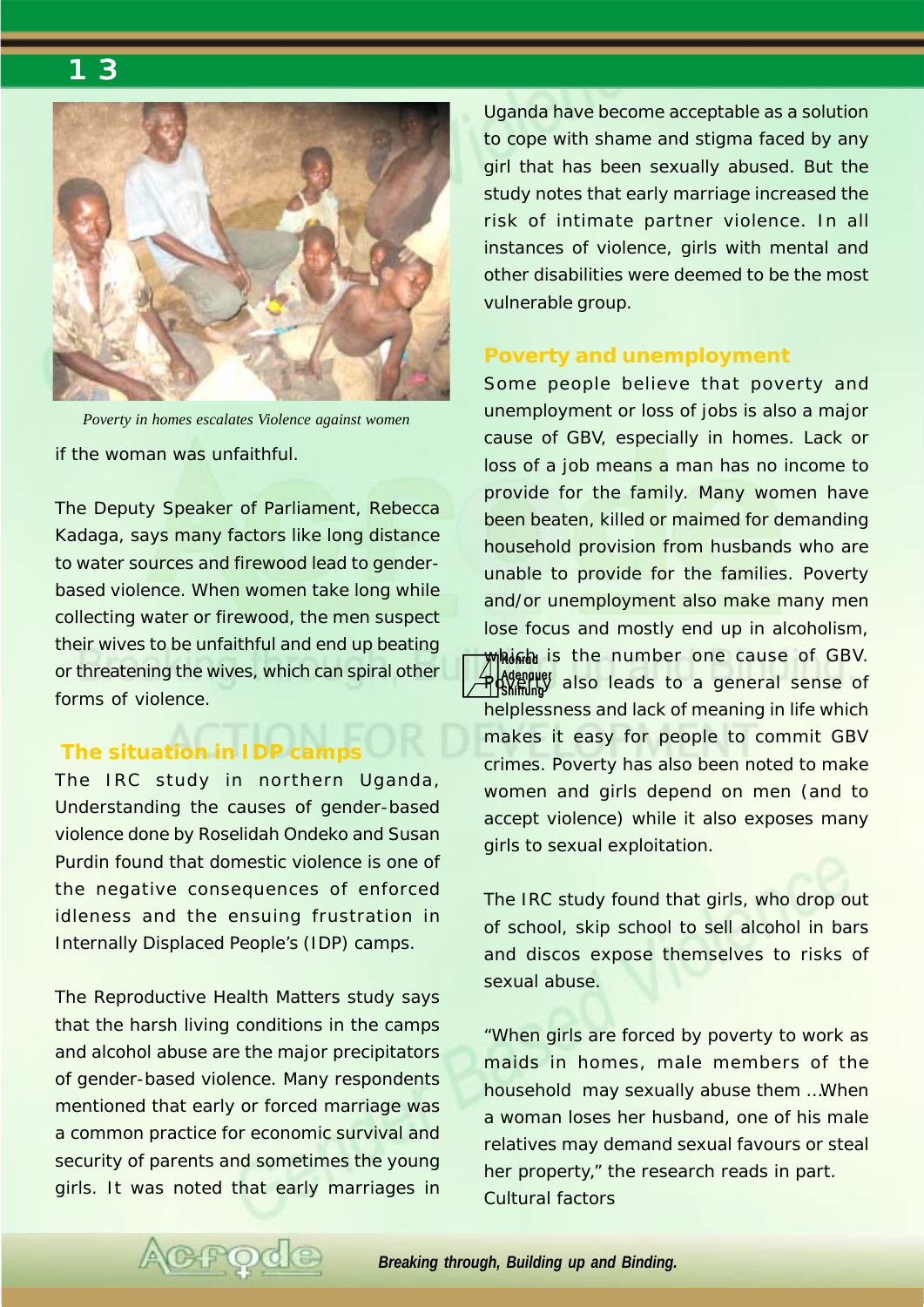<span id="page-13-0"></span>GBV is also strongly linked to bride price, with many a man feeling he has a right to do to his wife as he pleases because the man paid (bride price). Recently, a man (hunter) in Pallisa forced his wife to breastfeed puppies for some years, citing that after all he had paid two cows for her bride price. This case rekindled the calls for abolition or redefinition of bride price since it is a major source of women's vulnerability. Other cultural practices like Female Genital Mutilation practised mainly among the Sabiny in Kapchorwa and Bukwo districts are still ongoing to the detriment of women.

#### **Priorities for action**

All GBV survivors are entitled to appropriate care, including:

- Emergency contraception (EC) to prevent pregnancy Post-exposure prophylaxis (PEP) to minimise HIV transmission
- Treatment for STIs
- Care of wounds and injuries
- Counselling and other psychosocial support
- Collection of forensic evidence with

consent of the survivor

• Referral to legal and social support services within the community

Communities can work together to prevent and address GBV through:

- Involvement of women in settlement planning and resource distribution
- Identifying individuals or groups that may be at higher risk of GBV, such as single female-headed households and unaccompanied minors
- Sensitisation of community members, especially those in influential positions, to reduce the social acceptance of GBV
- Ensuring appropriate and accessible legal and social support services as well as informing the displaced community of the location and availability of these services
- Developing a confidential reporting

**Konrad** system

**Adenauer Shiftung** Source: *Fact sheet: Gender Based Violence, UNFPA*

Ends Ultimate Media

## **Violence Driving Girl Child Out of School -** By Sheila Naturinda

She never thought that her dream would come true, even as she had made a mistake and given birth to a baby mid way her education ladder however, when the Uganda Advanced Certificate of Education results were released, smiles beamed on her face. She had scored 13 points. It was a miracle to tell for 19 year Fatuma Nansamba whose headmaster had almost denied her space to sit her final examinations because she had prematurely

gotten pregnant. She was frustrated by the way the head- teacher and supposed parent had treated her even throughout her examination papers and the way she had been discriminated and isolated from the conventional 'pure' students. Even when she missed a whole term of study, she was patient because she knew that one day the sun would shine again and indeed it shone on her when her results came!

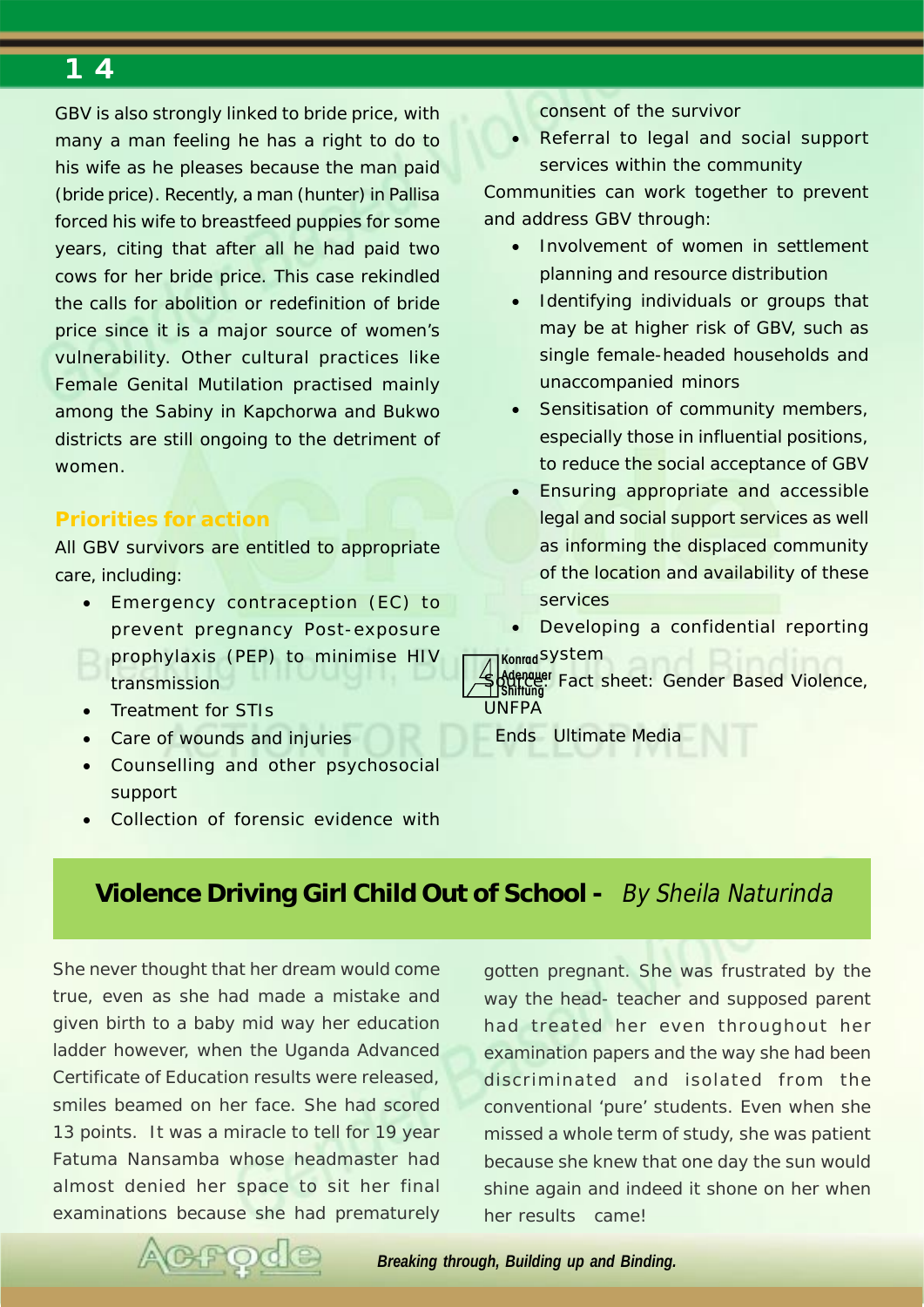Fatuma is however not alone as many girls have been abused, discriminated against by their own people in the society they live in. Gender- based violence and discrimination is rampant in Ugandan schools and other societal organs and in most cases the repercussions are always dire. And due to the socio-cultural factors in Uganda, these young women are more vulnerable to the violence because it manifests itself in various forms and practices. Feminists think that society has a role to play in bringing up the best in the girl child if there is to be a much needed change. Given chance, the girls have always proved their worth going by their performances at school in their final examinations.

 In last year's exams, 45.9 percent of the candidates who sat for Uganda Certificate of

Education exams were females. The performance at UACE exams was 64 percent compared to the boys' 65.7 percent, which makes a slight difference given the situation some of the girls go through at school sometimes at the hands of their male teachers and fellow male students. So, in such a dismal problem like Fatuma was in, the existing laws and policies are not looked into by policy makers; rather girls and women are left to



*Looking ahead to a bright future. Some young girls suffer societal discrimination by being forced into early marriage*

#### find their level.

In 2008 Parliament passed the Education Act 2007 that seeks to have all children get equal opportunity to and at school but society has to assist in pursuing such a mission.

 The new minister for Youth and Children Affairs (also Katakwi Woman MP) Jessica Alupo says government has got the will, capacity and the necessary resources to bring out the best in a girl through girl child education but in most cases society does not cooperate with the government. "It is when society accepts to erase all forms of discrimination against the girl child that we shall realise the outcome," she says. Forum for Democratic Change Vice President Salaamu Musumba says on the contrary, that government should

> come in immediately to correct the societal evils that have forced girls to run away from school and others to always absent themselves from the dayto-day activities at school.

> Cases of defilement, rape, early marriages, child labour and child trafficking are some community hazards that have stood in the way of girls' education. Following the release of UNEB results of 2008, the minister for education and sports Geraldine Namirembe Bitamazire said it was a big achievement that female students had sat for the

*Breaking through, Building up and Binding.*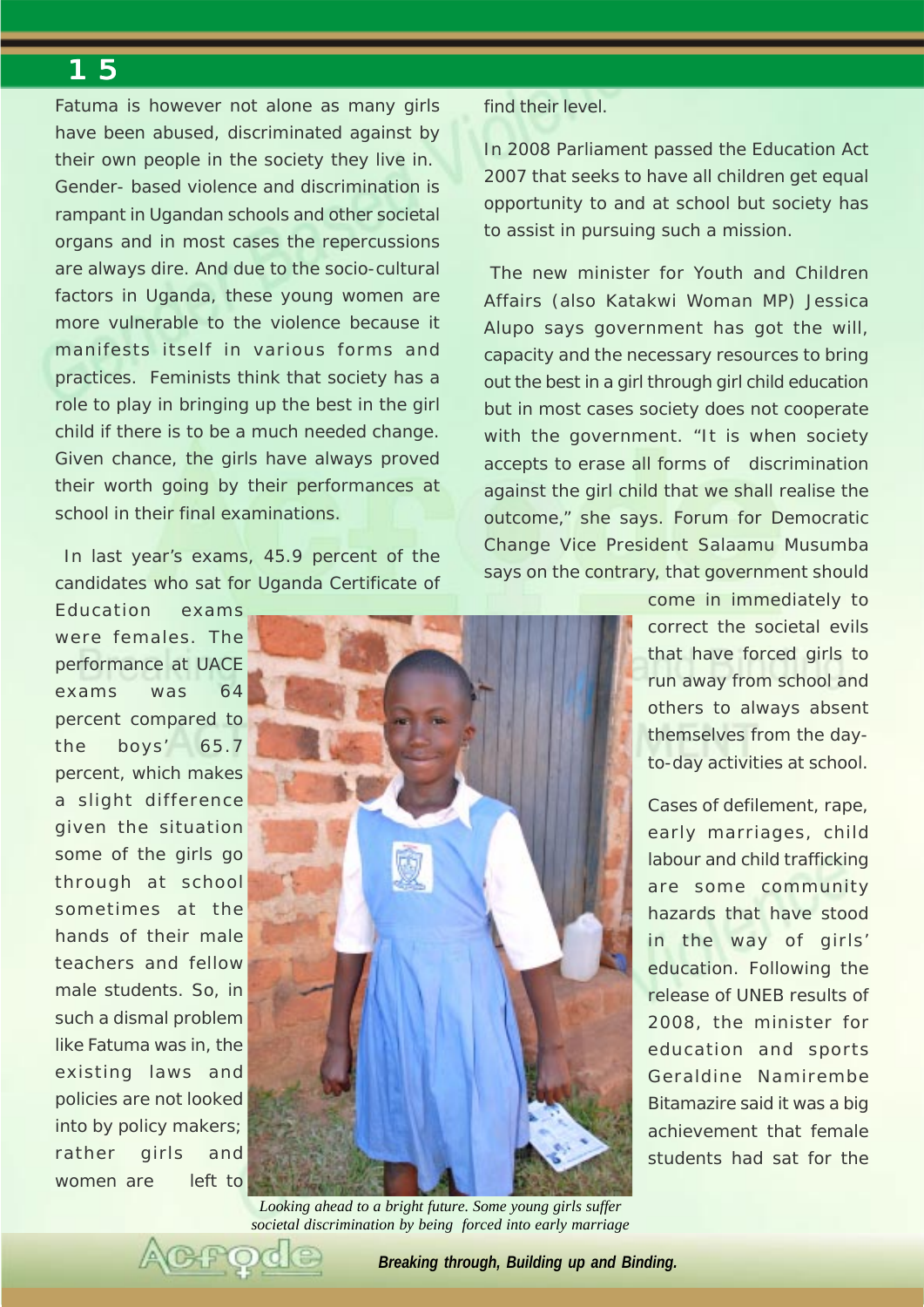<span id="page-15-0"></span>exams. Ms Musumba however says the type of education government has provided is just remedial. She likens it to first aid and/or relief to the girl child because it doesn't holistically address the challenges of the girl child.

"The government has only stopped at taking these children to school but what type of environment is at school? Is it capable of handling the growing needs of these female students or it is static?" she asks. She adds: "We need to have gender disaggregated data to enable us get a common ground when dealing with girl children," she says. Many girls, like those orphaned by HIV Aids, those that stay in slums, and those affected by war, have lived for almost the bigger part of their lives in dire situations in their societies.

Ms Musumba says that these particular girls need some relief from government. There is need to first understand what their needs are rather than be taken in a bandwagon with others who in most cases are okay and have grown up in better environments.

For Wakiso Woman MP, Rosemary Sseninde, a lot has been done to have girl children benefit from school. "We have UPE and USE

and they can equally compete with their male colleagues regardless of the former cultural belief that always had the girls get a small portion of the family's understanding of education,"



*When young girls like these get pregnant, they are thrown out of school*

have to be contended with including the high<br>4 **Konrad Adenauer** rate of female school dropout. **Shiftung** she says. Ms Sseninde however acknowledges the fact that even with government's uviversal primary and secondary policy, there are still many challenges that

All in all, what should be known is that to have a female child as a future achiever through the education system needs collective responsibility between government, society and girls themselves.

## **THE FEMALE FACE OF EXPLOITATION -** By Olive Eyotaru

Millicent Nalwoga has lived in Kampala for close to a year. Having decided to leave the confines of her poverty stricken family's home village in Katikamu, Luwero district in search of a better life, Nalwoga, with the help of an aunt, secured a job as a hair dresser. She learnt how to plait hair from a neighbour, having not gone far in education.

The Primary Five dropout got a job at a small

CHPOC

salon located in the alleys of Gazaland Plaza . Her dream of working in Kampala had finally come true. Little did she know what was to befall her! Two months into the job, her employer started acting funny. Initially, the agreement was that for every person plaited, the proceeds would be split 50% between them. She was also supposed to earn 1500 shillings for every customer she brought to the salon.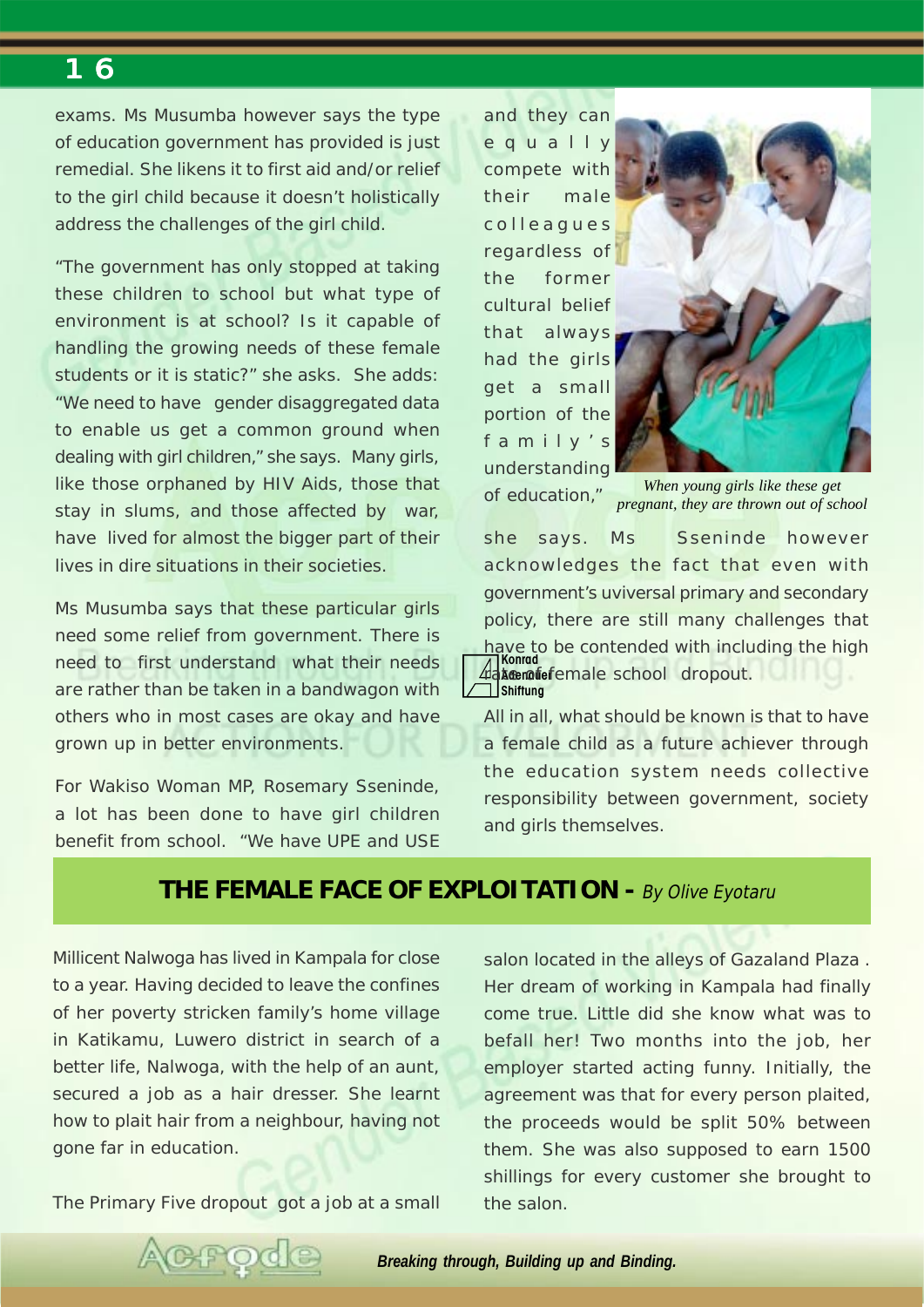Instead, her employer decided that Nalwoga would earn 30% of the money made and scrapped the 1500 shillings commission. This trend has continued to-date and Nalwoga feels cheated. The 23-year-old single mother says the money she earns right now is too little to cater for her two daughters yet she has no other place to go to.

Asio Faridah, on the other hand, owns her 'small' salon in one of the rooms in a building on Ben Kiwanuka Street. A former food vendor, Asio saved about 700,000 shillings to set up her salon in early 2007. Apart from struggling to take care of her 5- year old daughter, she has to endure the rising costs of her business. Rent, in particular, is driving her off the edge of business.

"My landlord keeps increasing the rent any time he wants. Keeping up with his demands is strenuous yet I have other needs to cater for," Asio laments. She says that apart from that, most of the tenants are subjected to all sorts of harassment, especially from the Kampala City Council law enforcement officers.

"They come any time and demand for licences and all sorts of papers we are sometimes not sure of. When they demand money, I have to pay them so that I do not lose out on my business," Asio explains.

Nalwoga also complaints of harassment from the enforcement officers, saying that some of them masquerade as KCC officers with the intent to extort the little money they have made for the day.

"It is common knowledge that some of these

people connive with the real KCC enforcement officers to rip us off," she charges.

Apart from that, both women say that the working conditions are unbearable as the salons they work in are just behind open sewerage pipes, which burst any time due to pressure exerted by passersby.

These two women's experiences are only a drop in the ocean of the challenges that thousands of women in Uganda face. Apart from being subjected to hard labour, they are not reaping the benefits of their hard work. In one way or another, this kind of situation is known as economic violence. Economic violence is described as any act that harms a girl or a woman's financial well-being or a situation where a person uses money to control a woman.

**Enanomic violence includes withholding food Adenauer Sh<sup>adengue</sup>y as punishment, preventing a woman<br>II shiftung** from earning an income, taking away money or goods that a woman has earned, among others. It is also described as a situation where a person is denied to earn a living; given low pay and in worst forms forced to hand over his/her labour proceeds to his/ her superiors.

Whereas many look at violence as a physical or emotional blackmail, economic violence is real. A stroll into one of these plazas will manifest the real face of economic violence. Enter a salon and about 10 girls are crowded inside, all fighting for space. Just outside the salon door is another set of girls fighting for veranda space. The stairs have not been spared either. Young girls who cannot afford the ever-increasing rent in shops opt for the third best option. They then endure the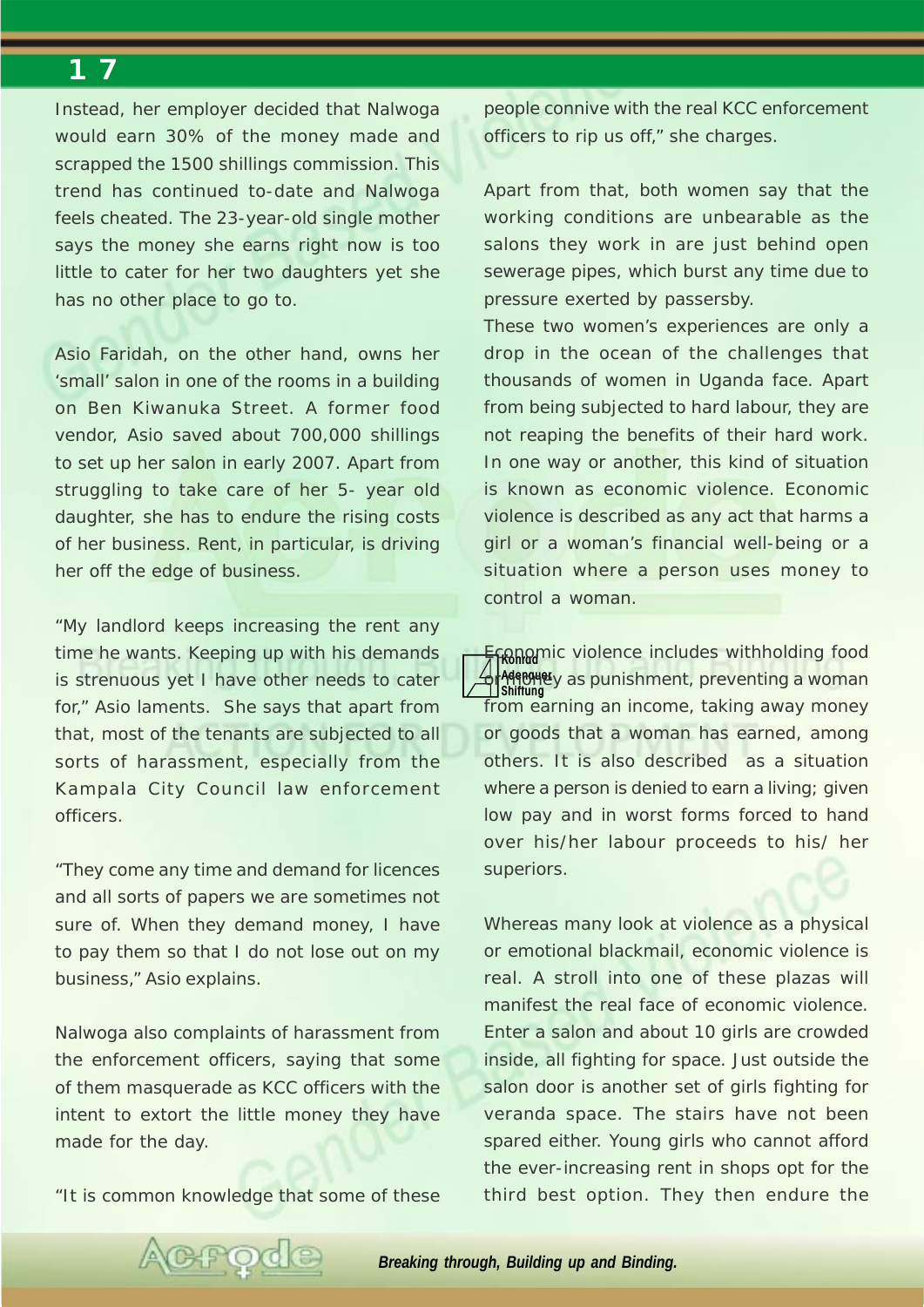

interruption that comes from the continuously Girls in saloons are often exploited by their land lords as well as believes that Parliament needs to come up *Kampala City Council*

bypassing shoppers.

Nalwoga explains that every property owner is now looking at making abnormal profits and their easiest prey are the women. In truth, the economic cost of violence against women is astronomical . Apart from the woman being exploited, it deprives her of a chance to earn an income to cater for her family's needs.

According to Kampala Woman MP, Hon. Nabila Ssempala, the complaints about the Kampala City Council enforcement officers are not new. Ssempala says that several traders have complained to her about the way these officials extort money from them, especially if they (officials) know you have no licence.

"In a situation where authorities condone areas or businesses that are unplanned or ungazetted, they see a loophole for exploitation," Ssempala says.

Such situations, the legislator says, make the property owners or enforcement officers have the mentality that they are doing these women a favour by letting them operate illegally.

CHPO

In one incident, a girl narrates that once these KCC officials pounce on these girls, accusing them of being idle and disorderly, they are arrested and arraigned in a small 'court'. They are only released after paying a 'fine' ranging between two to ten thousand shillings failure of which earns the girls a night in a makeshift prison.

Now if that is not economic violence, what word can describe this evil? Ssempala with stringent laws that streamline areas where women can earn a living for themselves

"Such areas will enable women to work well knowing that they are safe from any kind of exploitation, especially from the men," she says.

**Adenauer With such a set of the such supplying the supplying supplying the supplying supplying the supplying supplying t**<br>Shiftung will be empowered to earn a living and sustain their livelihoods.

However, there is need for instruments and bodies that protect women's economic rights such as the Equal Opportunities Commission. Objective XIII of the 1995 constitution says that 'the state shall endeavour to fulfill the fundamental rights of all Ugandans to social justice and economic development and shall in particular ensure that, XIII (b); all Ugandans enjoy rights and opportunities and access to education, health services, clean and safe water, work, decent shelter, ……' If government held this objective, it would go a long way in addressing the inequalities that women are grappling with.

A law on domestic violence will also help to

*Breaking through, Building up and Binding.*

**Konrad**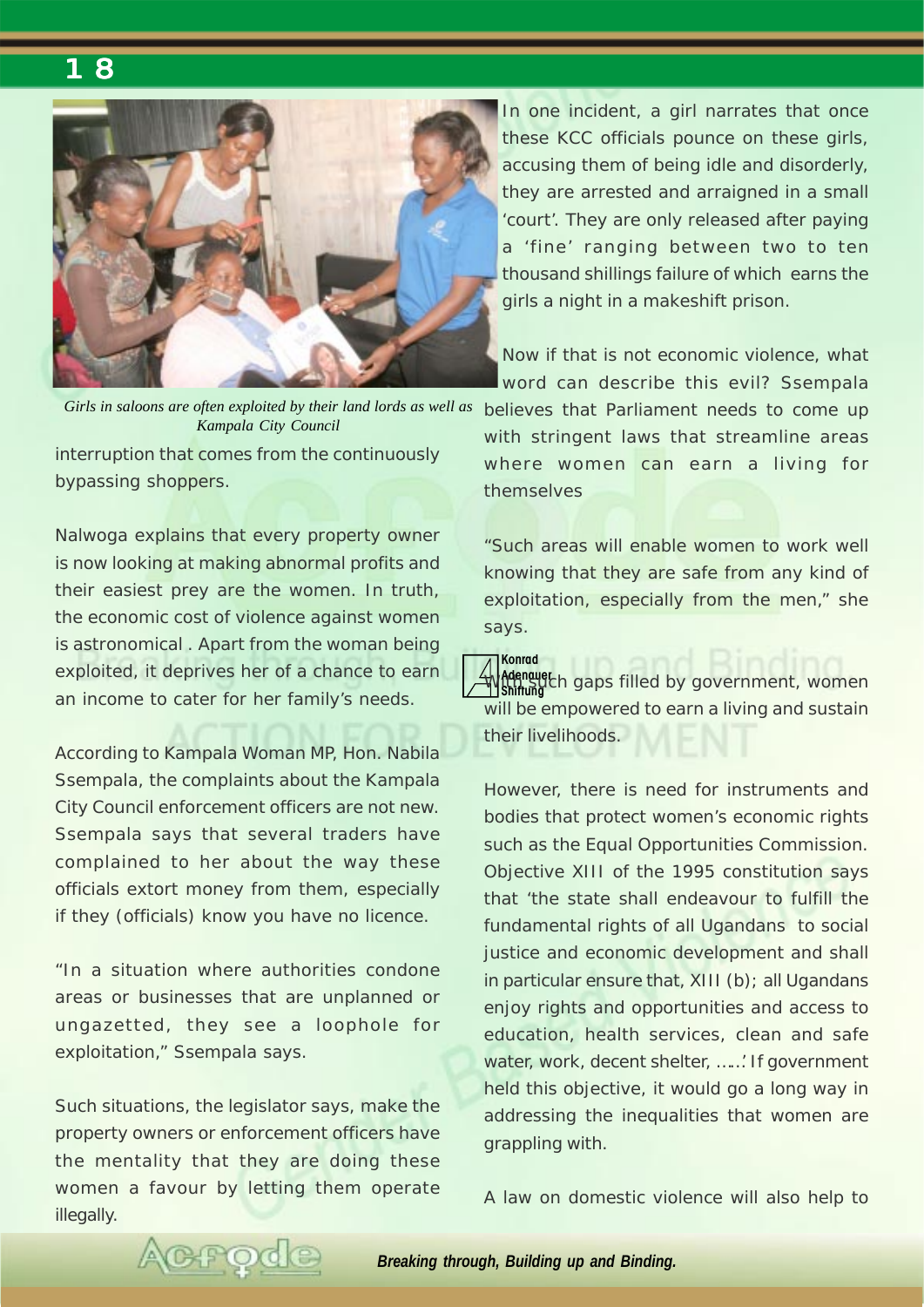approach not only violence against everyone but also gender discrimination. The attainment of gender equality and women empowerment will require a comprehensive approach to overcome gender-based discrimination in laws and policies.

As for the law enforcement officials, KCC should send genuine people with identity cards to prove that they are really doing their job of enforcing the law. It is not right to subject these girls to more misery when they are struggling to make ends meet.

#### **REAL LIFE EXPERIENCE OF A HAIR DRESSER**

*(Even when she has and continues to go through the storms of life Sarah Nakibuule (not real name) remains optimistic, her dream is to see her children through school) She shared her story with Rukia Makuma*

**Konrad**

My name is Sarah Nakibuule. My father lives in Jinja but his mother is in Kiboga. Kiboga is where I was also produced and grew up from. But right now I stay at Nansana. I don't know why my father did not manage to educate me yet we are few, we are only two. I am the only born of my mother, but later my father produced my sister with a step mum. I studied only up to S1 and even that S1; it wasn't my father responsible for my fees. It was just other people. I really wanted to study and was bright but didn't get the chance. It is true my father didn't have a lot of money but even then he wasn't bothered. Instead it was my uncle who paid my fees but he was also more concerned about his own children.

My father decided to marry me off when I was 14 years, by fifteen I had got pregnant. I think that at that time there were no laws against child marriages because I had people complaining in hospital. They even thought I wouldn't deliver the baby but thank God I managed. I had the second and third child and by then I was eighteen years. I started working, but my husband wasn't in gainful employment, he was a casual labourer. I started farming; I reared cattle and did small business at home. It is from this income that the family survived. Then my husband started misbehaving. When he saw me doing all this he gave up working completely. I started a kind of shop where I could sell things in little amounts, but he would take away everything. He would pick items from the shop at will and never pay yet I wouldn't deter him because I feared him.

**Adenauer Monang** fell sick he refused to treat me. Then one day when I decided to go to hospital, the man beat me up accusing me to be coming from boyfriends. I felt so sad. Later I overcame this and decided to talk to him about working together. He accepted so I went to FINCA and borrowed six hundred thousand. I suggested that we make a dairy business; I spent two hundred thousand on rent, and gave him the remaining money to buy other items such as saucepans. When he went to consult his brothers, they told him that I had become very 'bright'! They said that with such business, I was now going to associate with prostitutes and other men were going to take me away. When he came back, he said that he didn't have the money I had given him and accused me of infidelity. Remember I had already paid two hundred thousand as rent. Now he refused to

<span id="page-18-0"></span>

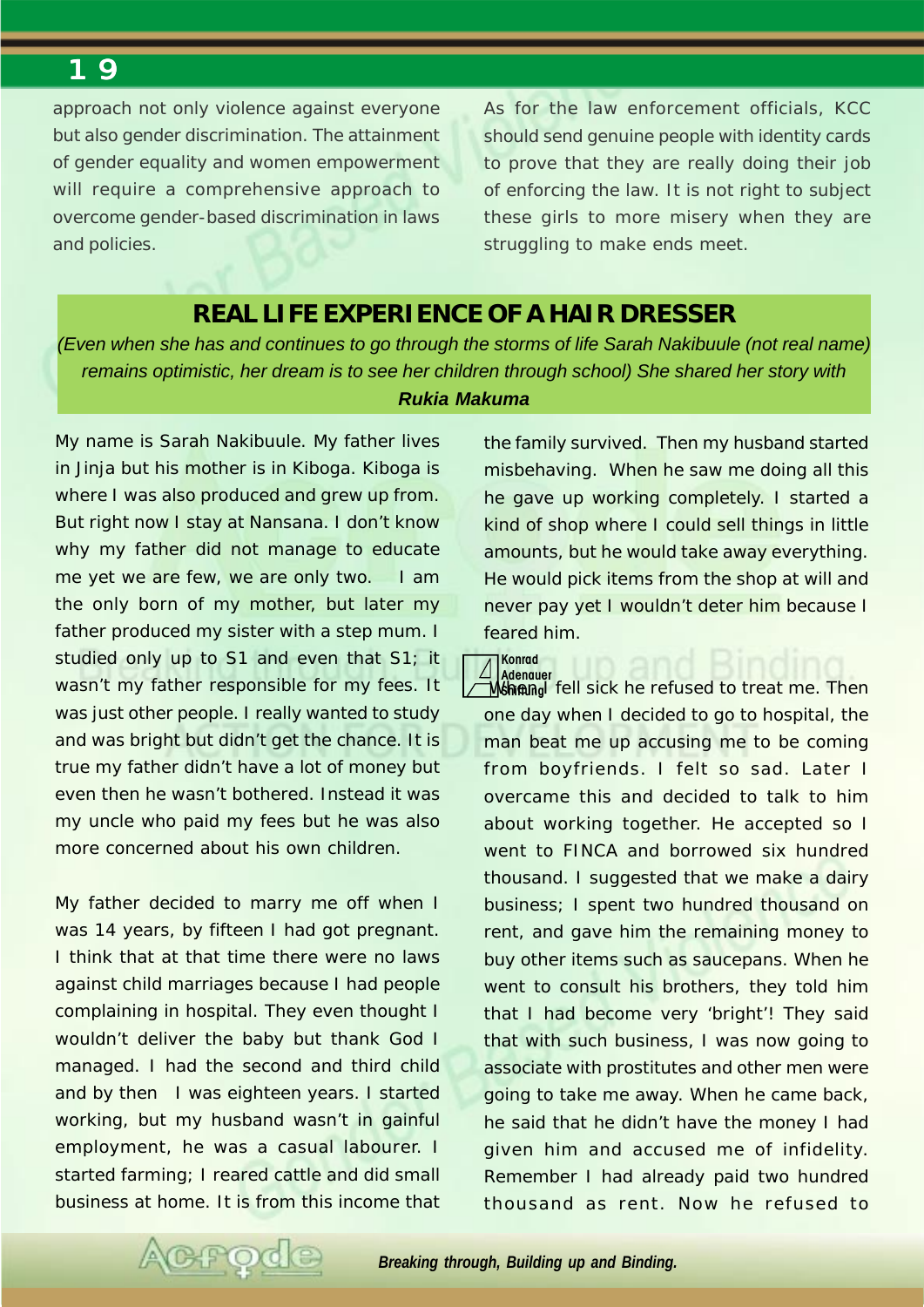

<span id="page-19-0"></span>

*Front: Hons. Jane Alisemera, Edward Ssekandi and Nabilah Sempala during the petition at parliament*



*Members of ACFODE at a general meeting on 27th June, 2009*



*Mr. Zedekia Karokora, LC 5 Chairperson Rukungiri closing ACFODE workshop*



nding.

*Hon. Winnie Matsiko, Woman MP Rukungiri at ACFODE workshop*



*Justine and Maria at The People's Space Africana during a civil society week*



*One of the participants emphasises a point during a community dialogue in Lira*

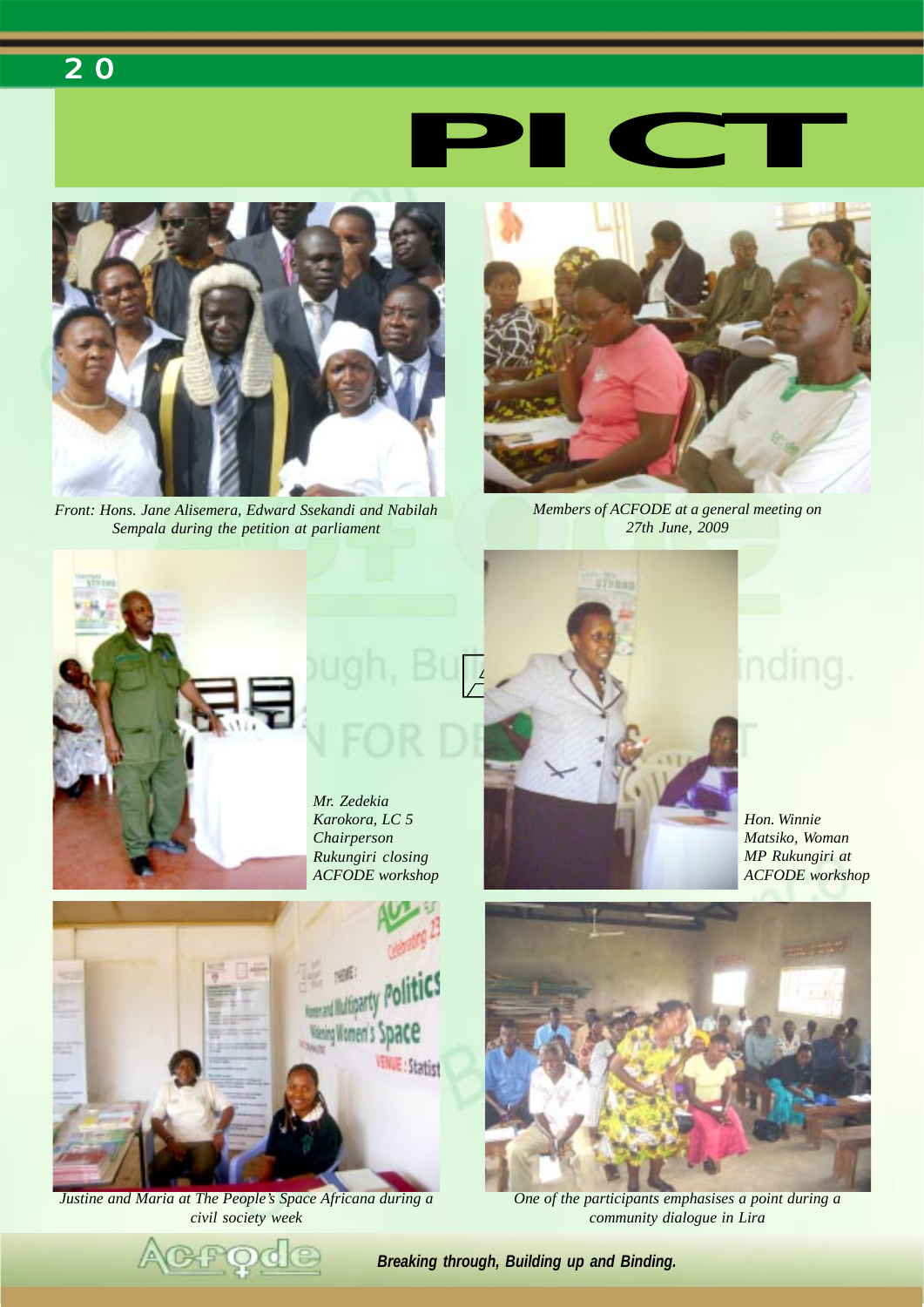# **ORIAL**



*2 1* 

*Members of the CEDAW committee Atiira sub-county, Soroti District.*



*Dora Byamukama (EALC Representative) lights a fire during the vigil for victims of violence held at parliament on 6th March, 2009*







*Participants pause for a photo after a workshop in Rukungiri*

*Ms Angela Koenig (left) representative from Eirene with Ms Regina Bafaki, Executive Director of ACFODE signing a partnership*



*Members of ACFODE attending a vigil in the parliamentary gardens*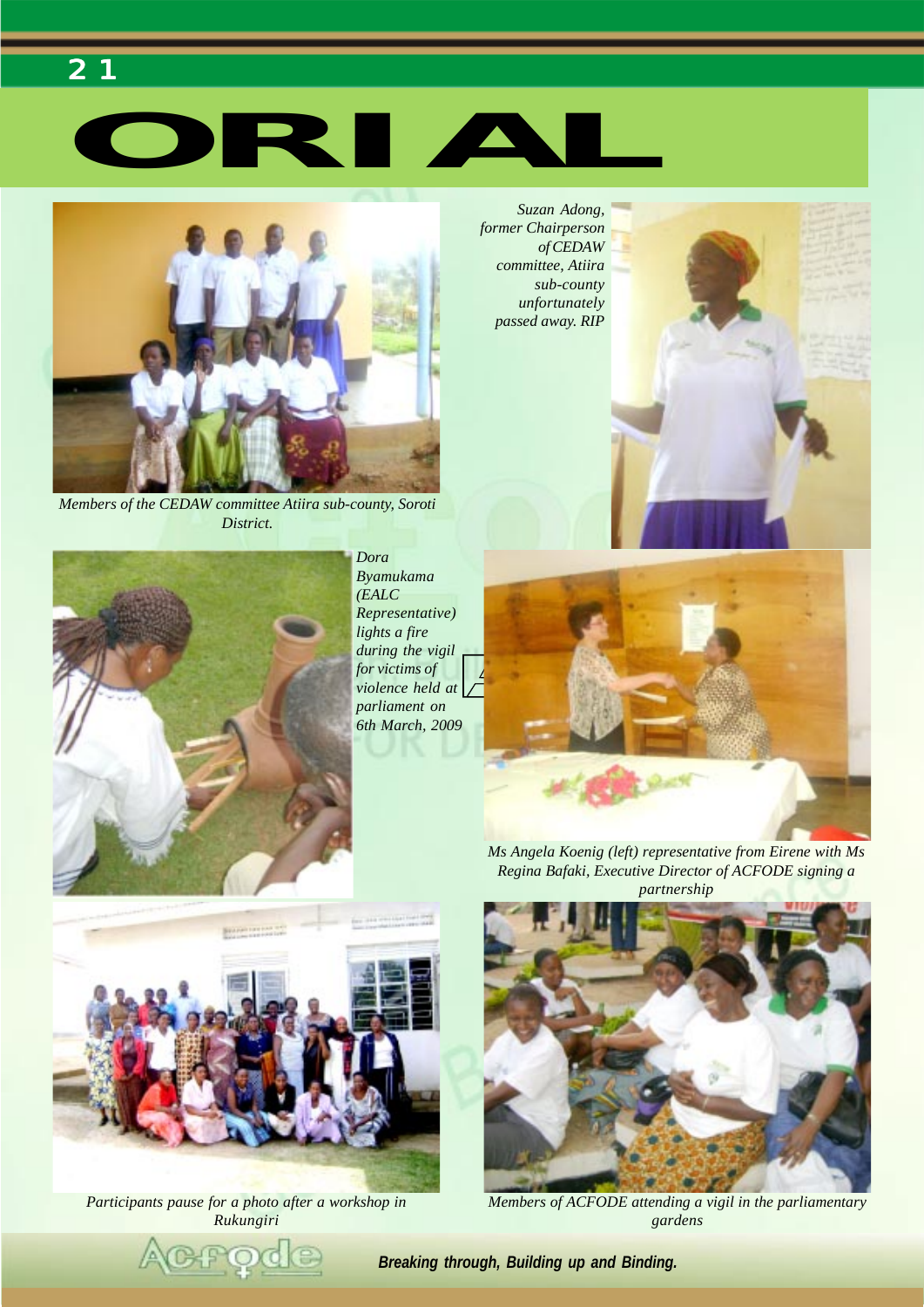surrender the remaining money moreover there was also the FINCA loan to be re-paid. He asked me to choose between marriage and work. I decided to leave amidst a lot of misery. When I got home I tried all possible means to ensure that I worked. I started off with twenty thousand shillings from which I started off work in order to re-pay the loan from FINCA.

I borrowed more money and started a hair salon. It had started picking when I got another man. Remember that I had chosen not have any man till then because I wanted to get some one I would love and some one responsible. So this man came my way, he is a very responsible person, he is now a councillor at the district and every one knows him. He told me he was going to marry me. He made me take a blood test for HIV, he was very systematic in whatever he was doing. Now it seems this man's wife was very tough but the man hid this from me because as soon as the wife leant that we were married and that the man had converted me to his faith (I had then converted to Islam and was given the name Shakia) the woman got tough on him. She made his life very hard. She would command him to bring him at my door at night. Some times I would reach home and people would ask me whether I had committed any offence. They would then tell me that the councillor and wife had been there looking for me.

At this time, I had once again conceived with this man but this partner also abandoned me without any help. The only advantage then was that I was working and the salon generated some little income for me. The problem came at the time of delivery. When I

went to Mulago Hospital, they told me they had detected that the foetus had died and told me that they were going to operate on me. They admitted me.

This became problematic because now I couldn't work and yet the man responsible for the pregnancy had now turned against me. By this time, he had even started buying supposed enemies to pick quarrels with me. He wanted them to abuse me so that his wife would know that the affair with me had ended. I came to learn that it was the LC5 chairperson who came to my aid and told this man that if I died, they would all be embarrassed.

*Mike rewas planning to pour acid on me. I* **Adenauer Believed him because this wife had already** While at Mulago, I rang him and he came over and gave me Shs150,000 but told me not to go back to Kiboga. He told me that his attempted so before.

 I remained at Mulago. Remember I had left all my things in the salon. I had just left and he was now telling me not to go back to Kiboga. Shortly after, I heard that all my property had been stolen. Fortunately I had a normal delivery, but my child had been affected by the pressure I had. His one eye is squinted. After delivering, I went to Kibuye at my grandfather's place. When the man heard that I had delivered, he again came over and said he would rent a place for me. He even advised that I get a house on Nansana road because it would be convenient for him to send me food from Kiboga. He only did this for the first month I rented this house. As I speak now, I can take over three months reminding him of the rent.

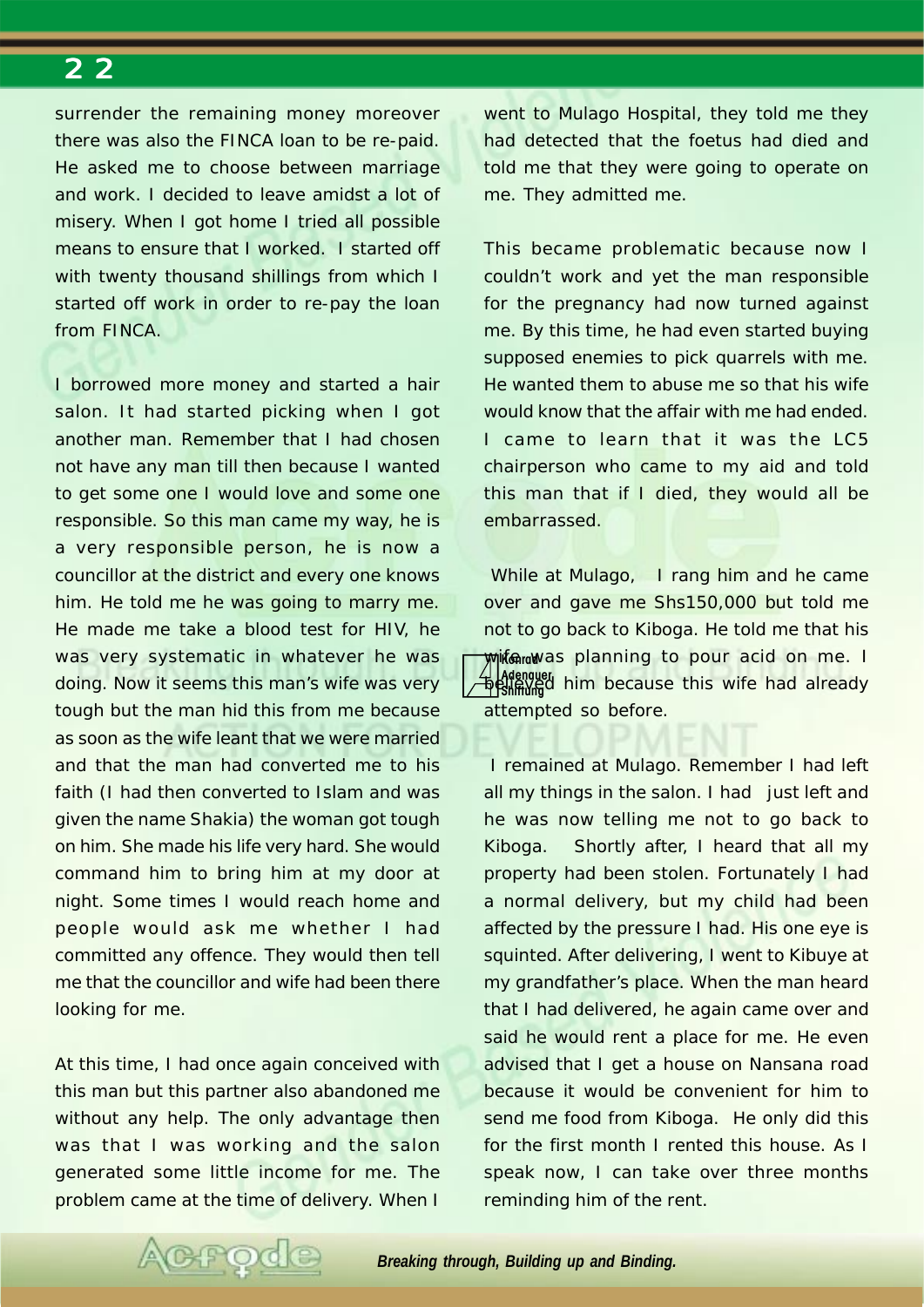<span id="page-22-0"></span>Meanwhile I had not told my father anything about my dilemma hoping things would work out and I settle with this man. So I didn't want to share with my relatives that the man was mistreating me. My father came to learn about it through rumours. Remember when I left Kiboga, the children dropped out of school because then I had no money to pay their fees. My father then brought the children and dumped them to me. I looked for the relative of their father where I took them.

It is then that I got this place to work; usually take them help whenever I get some resources. Their father is there, married but just hopeless. I tried to use the law to force him help his children but the law enforcement also advised me against it because there was basically nothing to get from him. Instead I made sure that I secure his land for my children. They made him sign an agreement not to sell off the land but recently, I heard that he had sold it.

I have spent here about three months; the good thing is that we earn money on a weekly basis. The other advantage is that when you

plait hair you earn the money that same day. Money for plaiting is shared half way with the salon owner. Then of course you have to share that half with the person who has helped you plait the hair. We get 20% of the money done on retouch, every week; a person calculates what she has earned in the week.

There are problems such as deductions when a customer complains that she has received bad service; the boss arrives before we have cleaned the salon and a lot more things. Many times you can work a whole week without payment because all the money will have been deducted.

<mark>ትብል<sub>ଜିଜ</sub>t</mark>o help my children; I also want to be **Adencies** because every time I put them **Shiftung** But I am hopeful that in future I can make enough money to be able to teach my children and go for adult education. The important thing is that I need enough money because I far, I find them in bad condition. They are in P.6, P.5 and P.4. Right now, I am a little happy because I can raise some little money to take care of my children.

#### **LET US ALL JOIN HANDS IN PROTECTING WOMEN** *By Monicah Amoding*

The global advocacy and awareness-raising effort on ending violence against women has drummed up necessary support for legislation in many countries and is increasingly building a global movement of people who demand that ending violence against women be a top priority for governments everywhere. The Uganda Women's Movement joined the rest of the world during this year's International Women's Day and days proceeding this day

POC



*A protest against wife battering*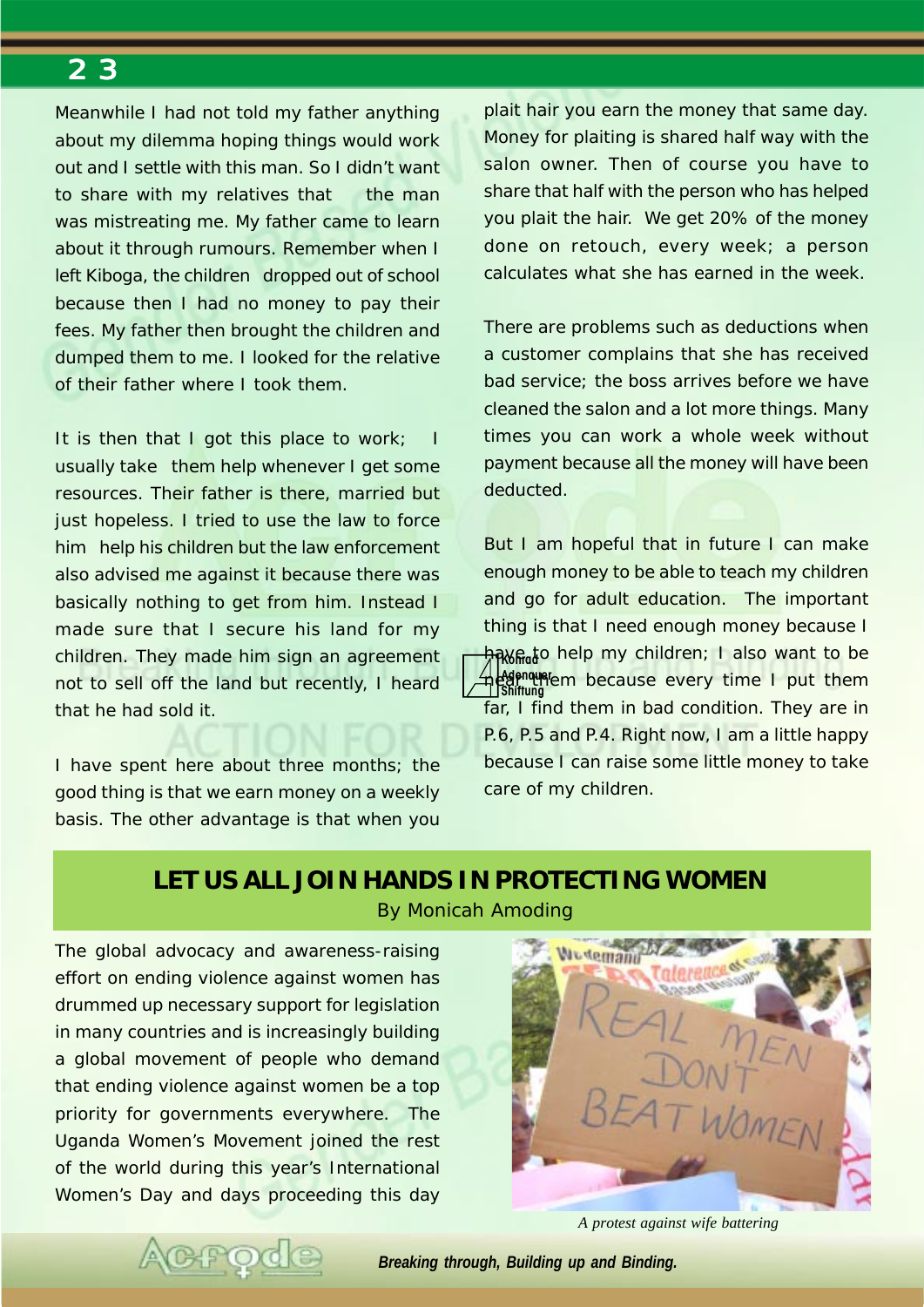to drum up support from Parliament to legislate on violence against women.

This year the Women's Movement chose to mourn rather than celebrate during the International Women's Day. . Women leaders

There is documented evidence indicating that violence against women not only constitutes a gross violation of human rights on t h e affected persons but also



from Civil Society and those i n Parliament noted that despite Government's proclaimed public support for the rights of women in Uganda, it had not translated its rhetoric into action

Members of the womens movement at parlidmentary wardens on 6th March, 2009

**Shiftung**

has enormous social and economic costs, and undercuts the contribution of women to development, peace and security. It further poses a serious threat to the achievement of internationally agreed development goals, including the Millennium Development Goals

Women in Uganda have in the past one decade been engaged in activism against violence and have demanded that Government puts into place legislation that protects them from all forms of human rights violations. Change is slow in coming but in the last three years, members of parliament, religious and cultural leaders, communities and the general public have been engaged in activities aimed at preventing the vice of gender- based violence.

H O

 by putting in place the much needed gender legislation such as the Domestic Relations Bill, Sexual Offences and Domestic Violence bills to protect women.

However, there is hope that soon things will change for the better. With the past activism, a wave of change has swept across Parliament with most of the sections of parliament increasingly getting more supportive of these Bills. Members of Parliament for example participated in the lighting of the candle in memory of the fallen women and men who have died as a result of Gender-Based Violence. This candle will act as a reminder for MPs to urgently legislate on the pending gender bills. This candle is still lit in parliament until the day a law on domestic violence and other related issues are passed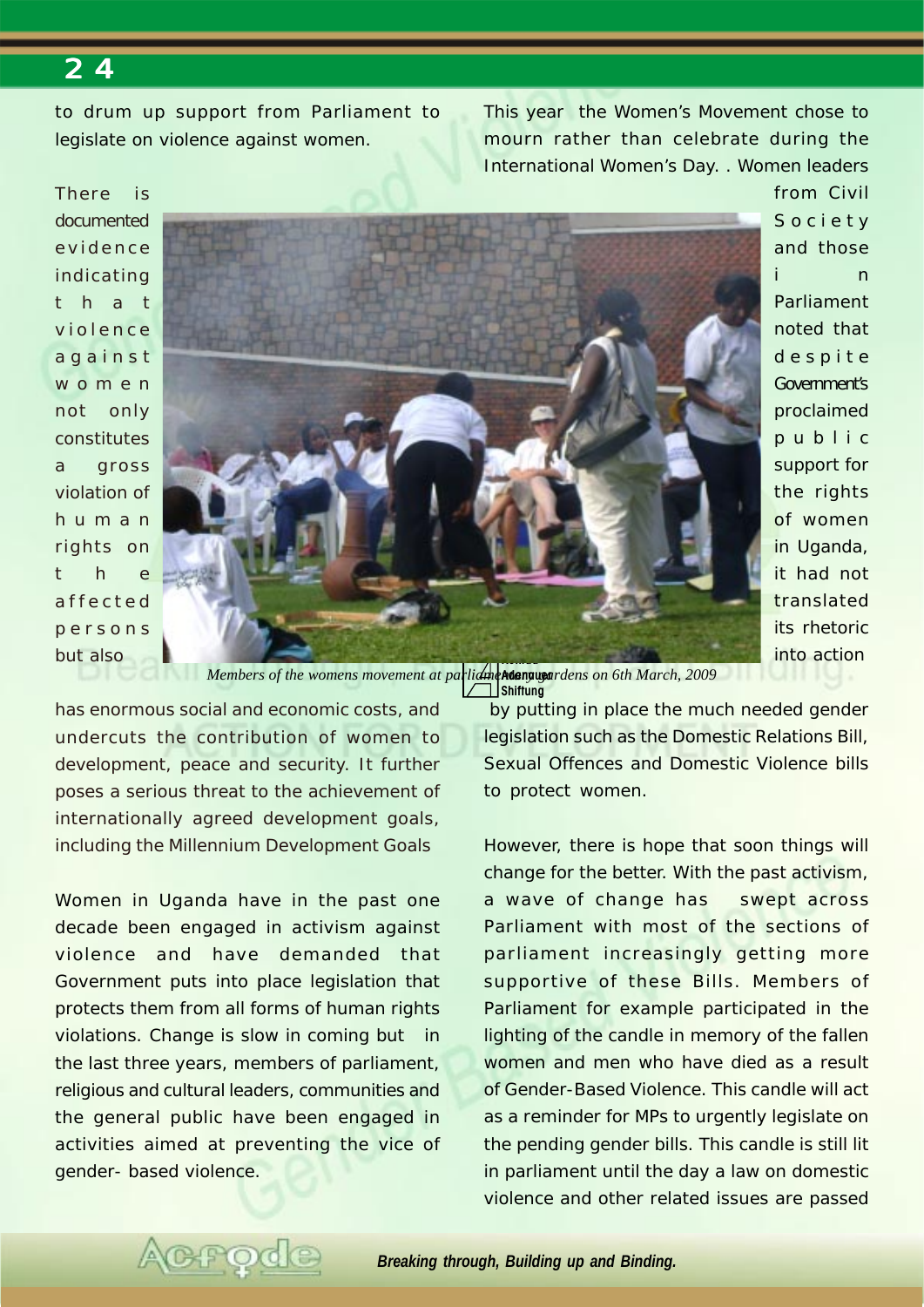by the 8<sup>th</sup> parliament. As a result of this activism, the Domestic Violence Bill was discussed and passed at Cabinet level and is scheduled to be tabled before Parliament. It is said that the Domestic Relations Bill will also come back to parliament within this year.

Violence Against Women is a very serious public health, socio-economic and political problem in Uganda and the world requiring urgent interventions, investment and legislative attention. In the words of the UN Secretary-General Mr. Ban Ki-moon, 'We must unite. Violence against women cannot be tolerated, in any form, in any context, in any circumstance, by any political leader or by any government. The time to change is now. Only by standing together and speaking out can we make a difference'.

In Uganda, a lot has already been said by various stakeholders. What is lacking are the right and needed actions. Government, parliament, police, religious leaders, civil society and individuals all need to play their roles in harnessing the environment that prevents violence in the community. Let us all put our hands where our mouths are and save the millions of our mothers, sisters, aunties and friends who are dying because of gender related violence.

The Writer is the Policy& Communications Officer at Uganda Women Parliamentary Association (UWOPA)

### **DOMESTIC VIOLENCE: SIGNS OF A BATTERING PERSONALITY**

**Shiftung**

Wife battering is a common phenomenon of violence against women in Uganda and other developing countries. Men who batter come from all socioeconomic backgrounds, tribes and walks of life. The abuser may be a bluecollar or white-collar worker, unemployed or highly paid. He may be a drinker or nondrinker. Batterers represent all different personalities, family backgrounds, and professions. In summation, there is no "typical batterer."

The majority of batterers are only violent with their wives or female partners. For example, one study found that 90% of abusers do not have criminal records, and that batterers are generally law abiding outside the home. It is estimated that only about 5 to 10% of batterers commit acts of physical and sexual violence against other people as well as their female partners.

#### **Why do men batter women?**

Typically, when trying to understand why men batter their spouses or partners, people want to look for what is "wrong" with them, believing they must be sick in some way. However, battering is not a mental illness that can be diagnosed, but a learned behavioural choice. Men choose to batter their partners because the choice is there to make and, until quite recently, there has been no consequence for these actions.

Battering is the extreme expression of the belief in male dominance over women. To understand why men may choose to batter women, it is important to look at what they get out of using violence. Men use physical force to maintain power and control over their relationships with their female partners. They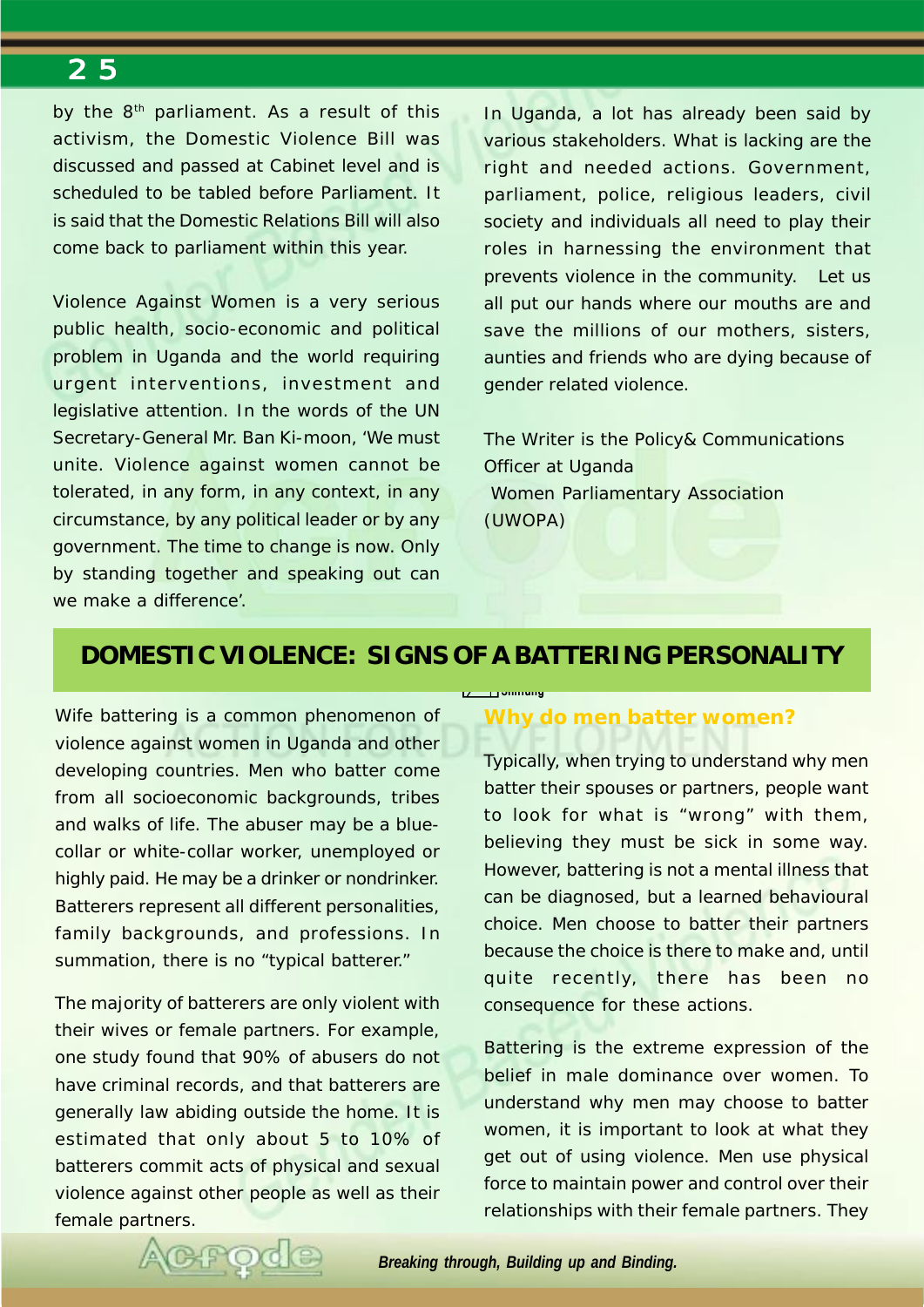

*Violence often makes victims feel valueless*

have learned that violence 'works" to achieve this end. Many batterers grew up in homes where they or a sibling were physically abused or where their mother was abused by their father.

 In one batterers programme in United States, for example, 70% of participants came from violent homes. In fact, witnessing domestic violence as a child has been identified as the most common risk factor for becoming a batterer in adulthood. While many batterers have substance abuse problems, there is no evidence that alcohol or drugs cause violent behaviour. In fact, batterers may abuse their partners when they are intoxicated as well as when they are sober. Battering incidents involving alcohol or drug abuse may be more severe, however.

Many women are interested in ways that can predict whether they are about to become involved with someone who will be physically abusive. Usually battering occurs between a man and a woman, but lesbians can be battered too. Organisations that strengthen sisterhood in the United States (www.strengthenoursisters.org) have identified the behaviours that are seen in people who beat their girlfriends or men. Below is a list of behaviours, the last four signs listed are battering. But many women don't realise this is the beginning of physical abuse. If the person has several of the other behaviours (say three or more) there is a strong potential for physical violence — the more signs a person, the more likely the person is a batterer. In some cases, a batterer may have only a couple of behaviours that the woman can recognise, but they are exaggerated (e.g., will try to explain his/her behaviour as signs of his/her love and concern, and a woman may be flattered at first; as time goes on, the behaviours become more severe and serve to dominate and control the woman.

#### **Jealousy**

**Konrad Adenauer** jealousy has nothing to so with love, it's a **Shiftung** sign of possessiveness and lack of trust. He/ At the beginning of a relationship, an abuser will always say that jealousy is a sign of love; she will question the woman about who she talks to, accuse her of flirting, or be jealous of time she spends with family, friends or children. As the jealousy progresses, he/she may call her frequently during the day or drop by unexpectedly. He/she may refuse to let her work for fear she'll meet someone else, or even do strange behaviours such as checking her car mileage or asking friends to watch her.

#### Controlling behaviour

At first, the batterer will say this behaviour is because he/she's concerned for the woman's safety, her need to use her time well, or her need to make good decisions. He/she will be angry if the woman is "late" coming back from the shopping, work or an appointment. He/ she will question her closely about where she

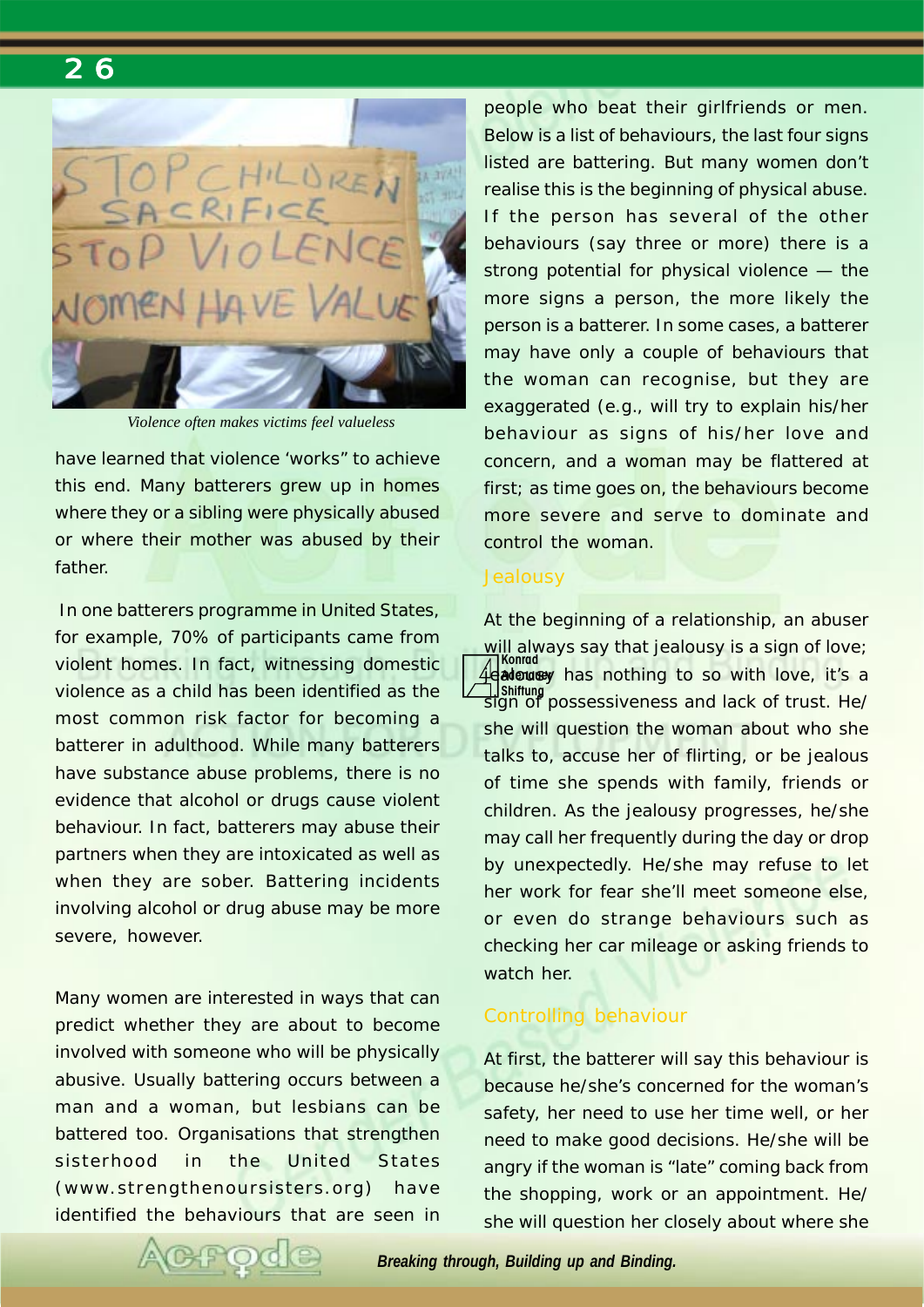went, whom she talked to. As this behaviour gets worse, he/she may keep all the money or even make her ask permission to leave the house or room.

#### Quick involvement

Many battered women dated or knew their abuser for less than six months before they were married, engaged, or living together. He/ she comes on like a whirlwind, claiming "you're the only person I could ever talk to," "I've never felt loved like this by anyone." He/ she will pressure the woman to commit to the relationship in such a way that later a woman may feel very guilty or that she's "letting them down" if she wants to slow down involvement or break-off.

#### Unrealistic expectations

Abusive people will expect their partner to meet all their needs; he/she expects the woman to be the perfect wife, mother, lover, and friend. He/she will say things like "if you

love me, I'm all you need — you're all I need." She is supposed to take care of everything for him/her emotionally and in the home.

#### Isolation

The abusive person tries to cut the person off from all resources. He/she accuses people who are the woman's supports of "causing trouble." He/she may want to live in the country without a phone, may not let her use a car (or have one that is reliable), or may try to keep the woman from working or going to school.

#### Blames others for feelings and problems

**Konrad** *Manipulate the woman. Harder to catch are* d**latitus** that "you make me happy," "you He/she will tell the woman "you make me mad," "you're hurting me by not doing what I want you to do," "I can't help being angry." H/she really makes the decision about what he/she thinks or feels, but will use feelings to control how I feel." He/she may make

> mistakes and then blame the woman for upsetting him/her



*ACFODE joined a procession on 6th March 2009 to petition the speaker of parliament against domestic violence*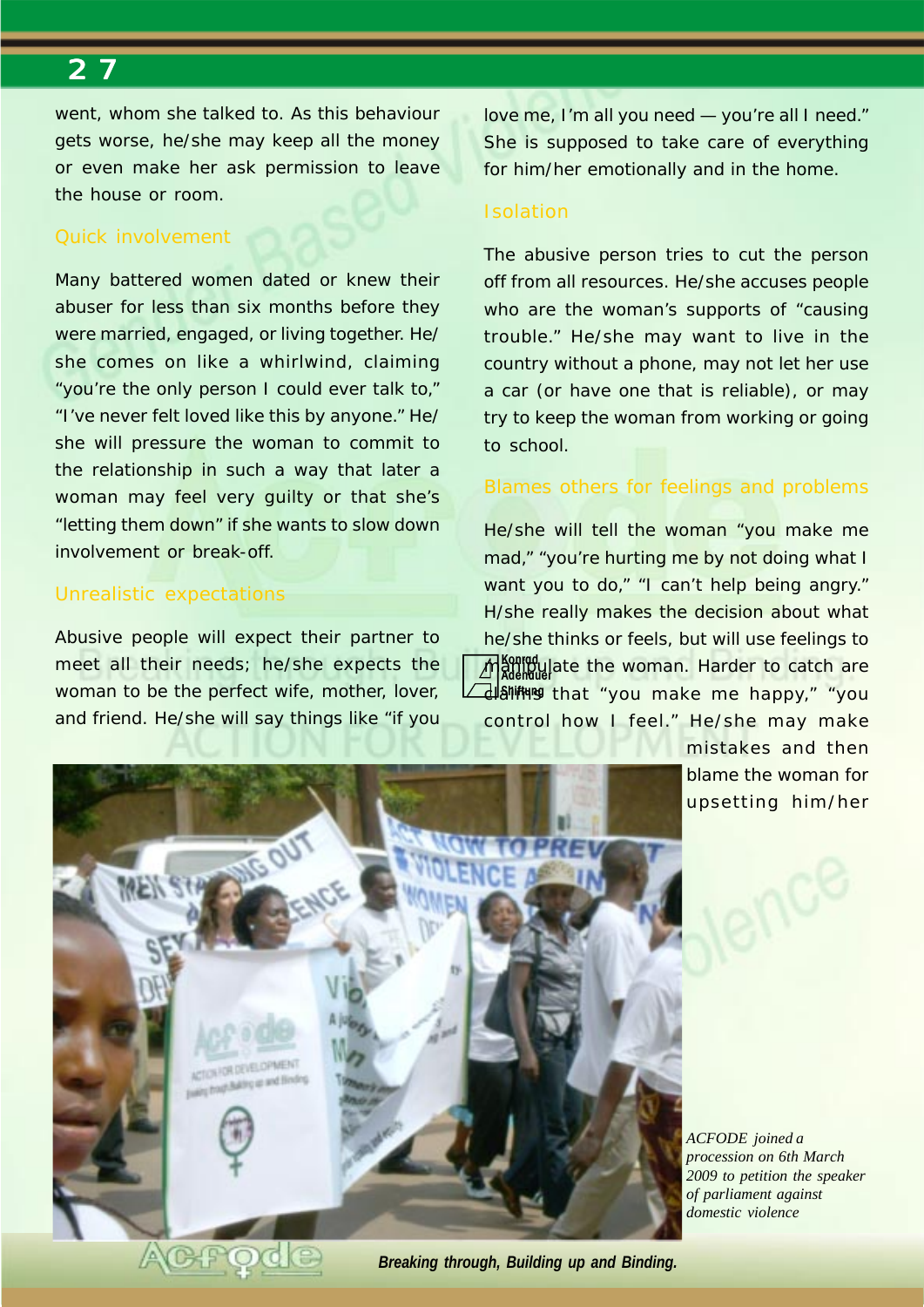and keeping him/her from concentrating on the work. He/she will tell the woman she is at fault for almost everything that goes wrong.

#### Cruelty to Animals or Children

This is a person who punishes animals brutally or is insensitive to their pain or suffering; he/ she may expect children to be capable of doing things beyond their ability (whips a two- year old for wetting a diaper) or he/she may tease children or young brothers and sisters until they cry (60% of men who beat the women they are relating with also beat their children). He/she may not want children to eat from the table or expect to keep them in their room all evening while he/she is home.

#### Verbal Abuse

In addition to saying things that are meant to be cruel and hurtful, this can be seen when the abuser degrades the woman, cursing her, running down any of her accomplishments. The abuser will tell the woman that she's stupid and unable to function without him/her. This may involve waking the woman up to verbally abuse her or not letting her go to sleep.

#### Rigid Sex Roles

The abuser expects the woman to serve them; he/she may say the woman must stay home, that she must obey in all things — even things that are criminal in nature. The abuser will see women as inferior, responsible for menial tasks, stupid, and unable to be a whole person without a relationship.

#### Explosiveness and Moodiness

These are typical of people who beat their partners, and these behaviours are related to other characteristics like hypersensitivity.

**FOC** 

Men who have a problem with violence exhibit drastic personality changes. Much of the time, they are gentle and loving husbands and fathers. This is the personality with which the woman fell in love originally and continues to love. Periodically, sometimes in rather predictable cycles, he seems to metamorphose into an ogre. This is doubly treacherous to the partner because others do not believe her when she speaks of monstrous acts. Many women are confused by their abuser's "sudden changes in mood — they may think the abuser has some special mental problem because one minute he/she's nice and the next he/she's exploding.

#### Past Battering

**splouse**s/girlfriends that the person is abusive. **Adenauer A shart thereption** will beat any woman they're with This person may say he/she has hit a woman in the past, but they made him/her do it. The woman may hear from relatives or exif the woman is with him/her long enough for the violence to begin; situational circumstances do not make a person an abusive personality. Forty-two percent of the abusers of those victims interviewed by Strengthen Our Sisters, (US organisation hat gives support to abused women) were abused as children. Fifty-three percent had seen violence in their homes. Of those who had witnessed violence, 75% had seen their fathers beat their mothers. To the researchers, these findings indicate that battering is a problem both for families and for society generally.

#### Threats of Violence

This could include any threat of physical force meant to control the woman: "I'll slap your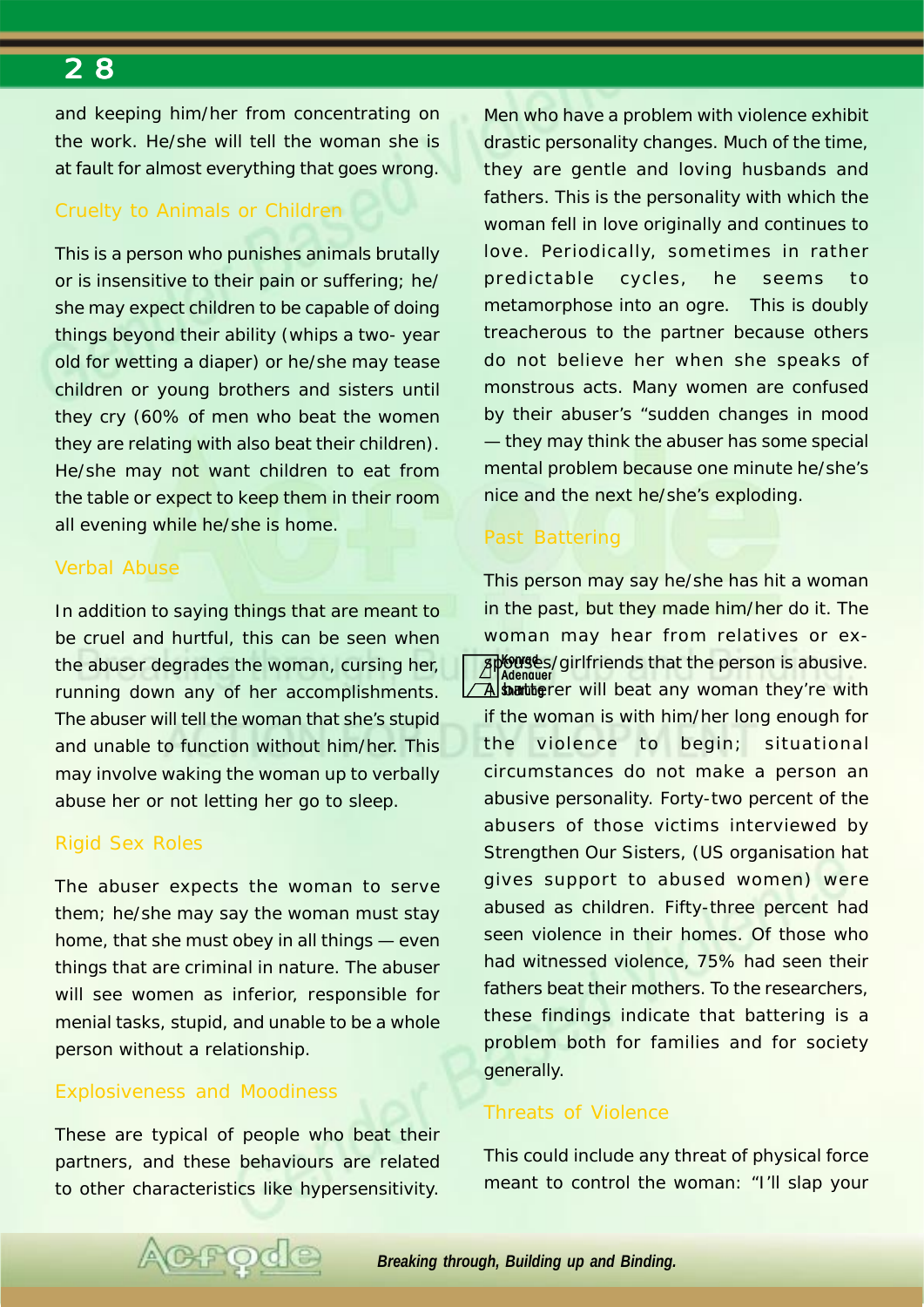mouth off," "I'll break your neck." Most people do not threaten their mates, but a batterer will try to excuse threats by saying "everybody" talks like that."

#### Breaking or Striking Objects

This behaviour is used as a punishment (breaking loved possessions), but is mostly used to terrorise the woman into submission. The abuser may beat on the table with his/ her fist, throw objects around or near the woman. Again, this is very remarkable behaviour — not only is this sign of extreme emotional immaturity, but there's great danger when someone thinks they have the "right" to punish or frighten their wife/girlfriend.

#### Adopted from

*http://www.strengthenoursisters.org/ signs\_battering\_personality.html, http://www.asafeplaceforhelp.org/ battererprofile.html* with minor editorials by George Kanyomozi

#### **'DIRTY MONEY' WHEN GIRLS EARN THROUGH STRIP TEASE!**

#### *By Gerald Busingye*

The controversy surrounding the use of women's bodies as a source of living is as as old as the debates within the women's movement. A section of radical feminists for example think that women have a right to use their bodies the way they feel like after all they argue, there is no difference between sex solicited for an income and the one done on a marital bed. Another section of feminists however argue that using women's bodies in what ever form is s form of sexual exploitation on women.

Citing USA reports on the growing trend of women, www.womenlink.com writes that either through choice of force, many young girls are applying to work in porn films, stripping naked for magazines or dancing naked in the red lights. Many clubs are seeing double the number of applicants this year than over the last years. The girls in this industry are reported to be making an obscene amount of money, often far more than what they previously earned.

What are your thoughts? Should young women use their bodies to make ends meet? Below are some views adopted from www.womenlink.net as well as from our own

#### Ugandans?

**Anne Caroline Drake** (quoted on www.womenlink.net) says:

**Konrad** in my class and had an MBA with The darkest night of my life was after a job interview in 1982. I graduated first

Adenaueristinction. The man interviewing me **Shiftung** hadn't graduated from college. We

worked in human resources, the folks who are supposed to prevent sexual harassment.

The only "credential" that mattered to him was whether or not I'd sleep with him as a term and condition of employment.

So, I went to law school only to discover that the same was true in law firms. I refused to prostitute myself and was replaced by women who were willing.

The only satisfaction I got was telling a potential employer that if I was going to have to work "overtime" that I expected to be fully compensated at the going rate of a high class call girl. I'll never forget the shocked look on his face.

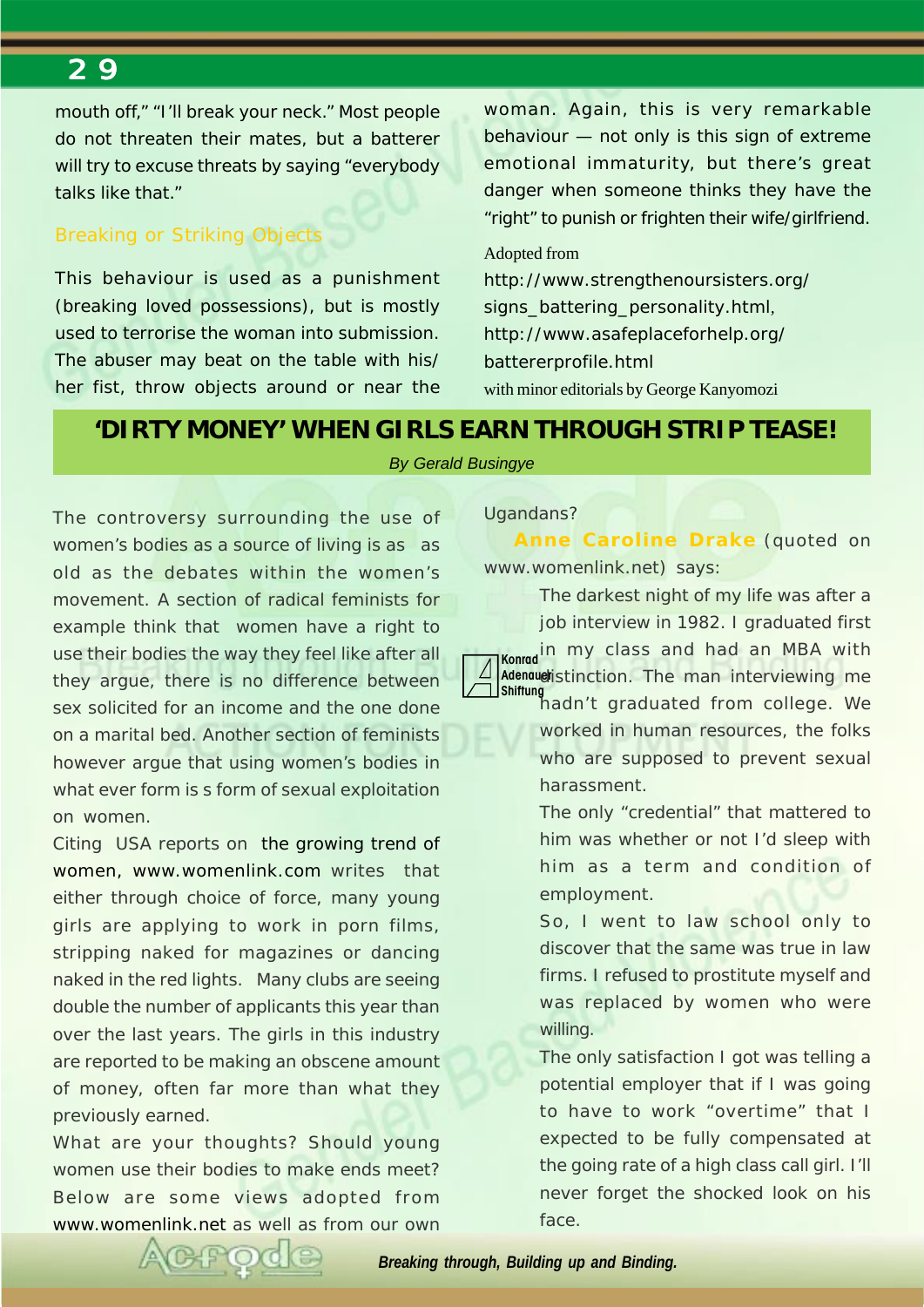#### **Lacey** (quoted on

www.womenlink.net) says:

Every girl in the sex industry is someone's daughter and might be/is/ will be someone's wife. But even the sadder truth is that many of those women and girls did not have a choice in the matter, instead they are victims of sex trafficking, sold by their parents, tricked by pimps or just kidnapped. SLB says

I wonder why it is women who have to consider this question while men don't. No one asks men, "would you strip down and sell your dignity in order to support your kids and wife?" It's the women who are being lured into jobs that could destroy their lives and their spirits by this economic downturn. And if they are young and desperate enough, they may not even know (or consider) the costs until many years later. I think it's a tragedy.

#### **A cross section of Ugandans had this to say:**

**Prof. Joy Kwesiga** (Vice Chancellor, Kabale University)

"It is not right for girls to dance naked. These are young girls who are not empowered. They are being exploited. Such girls have no self



esteem to know what they are doing is wrong. The money girls earn for performing nude is too little. Such girls do not know or appreciate that they can earn a living from other activities other than dancing nude. May be such girls haven't considered who they are as individuals- as valuable human beings.

There are also artistes performing while dressed scantly. While adults are free to put on the clothes they want, you have to mind about the community and avoid dressing half naked. You can dance, and people appreciate you even if you don't dance in the nude or wear scanty clothing. We need more awareness and building self esteem of such young ladies. They need to know that the quick small money they are making is not worth selling their self esteem."

 **Keturah Kamugasa** (Editor with 'The New Vision' and Sociologist)

 "Life is full of choices, some good and some bad. For the girls who dance nude, the choice

<del>t</del>o wse their bodies **Adenauer** to make a quick **Shiftung** they have made is buck. They do not stop to think about the consequences. The shame and degradation that comes with public nudity completely escapes them in a



bid to survive. Are they being exploited? Yes, if they are under age. But, if they are 18 and above, then they are not. That is the path they have chosen. The nude dancers are just as crude and desperate as their pimps and spectators. For what would possess a respectable person to watch girls dancing naked?"

**Silver Kyagulanyi** (Musician and Song Writer) "I think the major problem is that our morals

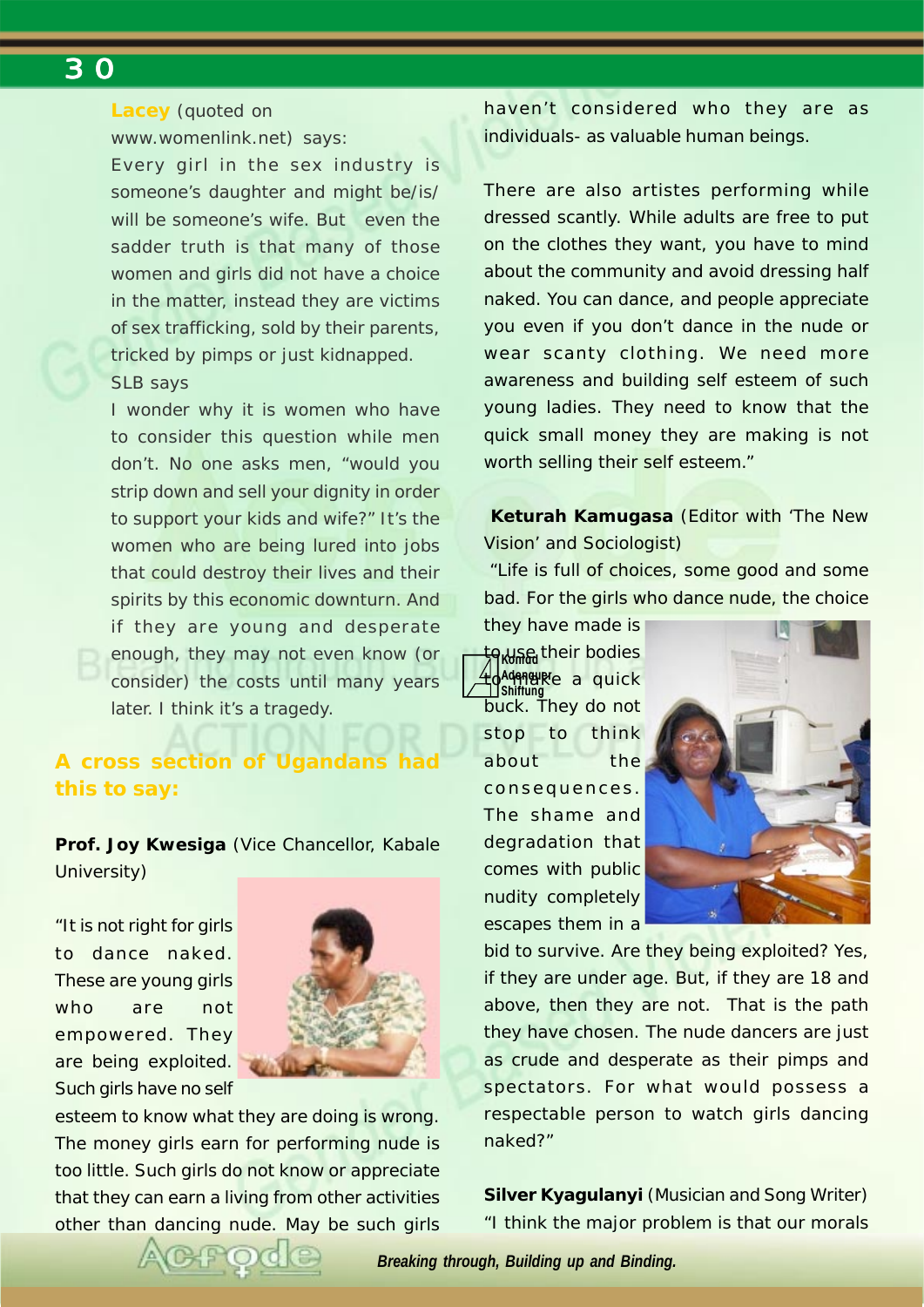as a society are on a decline. Many young girls think it is their right to perform nude or half naked. Things like human rights have become an excuse for being uncivilised. Some of these young ladies feel they want to express themselves as such, and as society, we seem to care less. If the audience doesn't say it is bad, the girls will continue to do. People attending such shows instead cheer.

Since the competition is high in the entertainment industry, some artistes are doing it to get attention. It is the young untalented performers who do such things like nude shows or dressing half naked, because a talented artiste does not need such stunts to get attention.

But the major issue of concern is that there are many people who like these nude shows. It is a whole battle that deals so much with who we are as a society. We are shopping too much rubbish from the west including their lifestyles like nude performances. We need the audience to be selective of what they consume. If these nude shows are organised and no one turns up, the people dancing nude cannot perform to themselves."

#### **Marriam Ndagire,**

(Musician, Film Director) "I'm not ok with artistes dancing half naked or girls dancing nude or striptease. I cannot comment more than that."



**Emanuel Mwaka Lutukumoi** (Minister of Youth and ICT, Acholi Kingdom)

"On moral grounds, it is not right at all. It spoils morals especially of our children. People should go slow on globalisation- don't just adopt every western culture to the extent of performing naked or half naked. You have to mind about the public good."

#### **Angela Katatumba** (Musician)

"Most young girls in the entertainment industry feel pressured to perform half naked in order to make it in the industry. It is important to understand that one doesn't have to be half



naked in order to dance and be appreciated. You need to know what your goals are in joining the entertainment industry before falling for such pressure. As artistes, we are supposed to be role models and send relevant messages in whatever we

<del>/</del> message by dancing nude or half naked. It is **Adenauer Endema**nt for young artistes to say no to such do. It is self defeating to send such a wrong pressure of performing naked or half naked. You can say I will be a singer and be successful without taking off my clothes.

Some of the girls are exploited because of the pressure they are facing from the promoters, producers, marketers and especially the media. If you are at a performance, it is the photo of the girl with the shortest skirt or most revealing dress that will be run in the media. I believe artistes should be mentored to enter the entertainment industry when they have goals so that nobody can sway them to do wrong things."

**Jane Alisemera Babiha** (Chairperson, Uganda Women Parliamentary Association, also Woman MP, Bundibugyo district)

"As a woman MP and leader in this country,

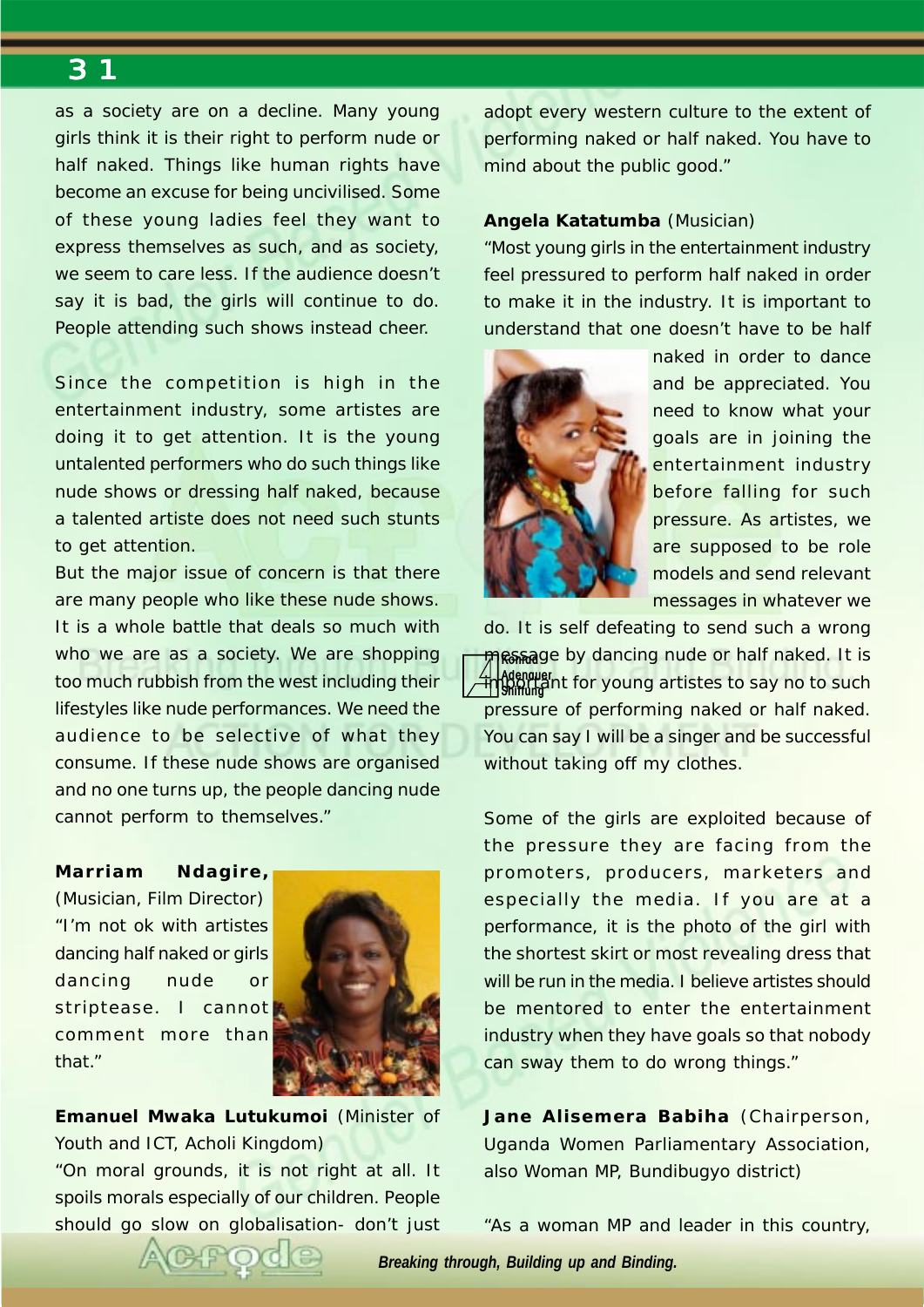these young girls are being exploited. Why should it be the bodies of young girls to be shown in public for money? Why should girls be degraded to that level? Why don't the men

also undress and dance naked? It is real exploitation of women. These girls can do better if they are given alternative forms of earning a living. These girls need to be told that to dance and be



appreciated, one doesn't have to be nude or half naked."

#### **Hezron Batayobu** (Businessman)

 "What these girls do when dancing nude is appreciated by people who like to watch them. Supply is a response to demand. Whatever we say, nude shows will remain there because it is within the demand of human nature. The issue is not whether it is okay or whether the girls are being exploited but that it is supply in response to demand. Many people want to look at something like that. The morals come in later."

#### **Ragga Dee** (Musician)

"It is not right for the girls to dance half naked. You cannot dance vulgar and you say you are entertaining people. Even my children look at some of these videos of artistes dancing half naked and they



yell "Daddy, these musicians are doing something not good". We all know that being nude or naked in public is bad."

#### **Opira Ambrose** (security guard)

"There is no exploitation at all. There is a lot of moral degeneration in this age where people are no longer concerned about preserving morals. These girls dance nude willingly and they are not exploited. As adults, they do it with their own consent and without force."

#### **Juliet Nantume** (phone attendant) –

"Poverty forces girls into such acts of nude dancing. Many of them go into such acts because they are looking for money. There is nothing like rights."

**David Munulo** (Education student, Makerere University) –

**Konrad Jiven to** the ladies that actually do the strip danteng However, if the ladies are paid well, "There is no doubt there is exploitation. Looking at the money collected from the nude shows, it is not proportional to the money then they have the right to get involved." Maureen Mbabazi (shop attendant)

 "What I can say is that nude dancing is so evil. It is even more than exploitation. It is a breakdown of morals."

**Amanda Shaban**, (Leader of Amanda Angels, the key group behind Ekimansulo

 "People like what we give them. I am not an armed robber. My show is only for adults, not young people, not teenagers, not for kids."



*Amanda Shaban, 'Ekimansulo' group leader*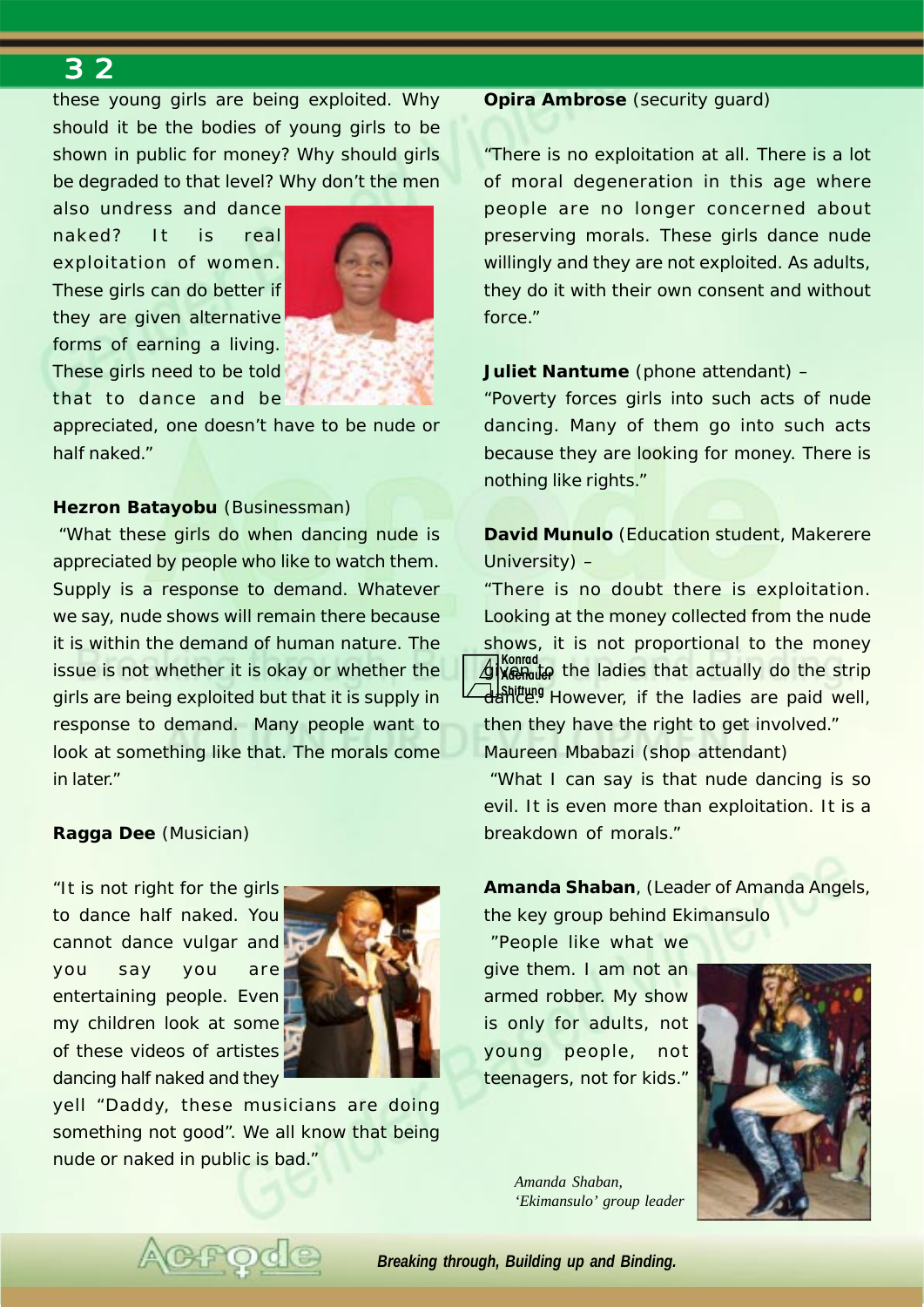## <span id="page-32-0"></span>*3 3*  **FOREIGN SCENE**

#### **A TALE OF TWO RAPES** By Pierre Tristam

About 18 months ago in Qaif, a Saudi Arabian city in the eastern part of the country, a 19 year-old woman ran into an old boyfriend who'd promised to give her back an old photograph he had of her. She wanted the photo back because she was getting ready to marry someone else. She went to the old boyfriend's car. Both were stopped by seven men. Both were gang-raped by the men, several times over. One of the seven men filmed the rapes on his mobile phone. Police got hold of the footage. That should have been enough to put away the rapists.

Not in Saudi Arabia. The prosecution and the judge presiding over the case ignored the footage. Four of the rapists were sentenced to one to five years in prison, along with up to 1,000 lashes—not for rape, but for kidnapping. The rape charges, the court claimed, could not be proved.

And the woman who was raped? She was sentenced to 90 lashes. Her crime: riding in a car with another man not her husband. The woman was, naturally enough, incensed. She protested. "At the first session, [the judges] said to me, 'what kind of relationship did you have with this individual? Why did you leave the house? Do you know these men?' They asked me to describe the situation. They used to yell at me," she told Human Rights Watch. "They were insulting. The judge refused to allow my husband in the room with me. One judge told me I was a liar because I didn't remember the dates well. They kept saying, 'Why did you leave the house? Why didn't you tell your husband where you were going?'" And for that, the court doubled her lash sentence, to 200, and added six months in prison for good measure. The court also suspended her lawyer's licence to practise law. The reason: "Judges of the Qatif General Court," The Times reported, "have accused him of trying to tarnish the court's image by talking to the media." Lashes, The Times notes, "are meted out in increments because offenders could not survive hundreds of lashes at once. The administrator of the punishment is supposed to hold a Koran under his arm so he cannot swing the whip too fiercely; lashes are not supposed to leave permanent scars. The sentence is frequently delivered in public, often at the entrance to a jail."

**Althed** practice, or its misogyny, or the court's **Adenauer Shiftung** sadism. But that's Wahhabism in Saudi Arabia, Not that those qualifiers diminish the brutality where it wouldn't even be accurate to compare the law to something Medieval unless the comparison was with Christian Medieval law. In Medieval Islam, none of this would have been tolerated, and even less so in the Prophet Muhammad's time. Muhammad would have regarded as barbaric and unacceptable such treatment of women, who were, in his eyes, on equal footing with men in all matters moral, social or commercial. (the Saudi Justice Ministry, bowing to the embarrassment of international outrage, agreed to "review the case.") But Saudi Arabia is far from the only outpost of Byzantine barbarism when it comes to reviling women, punishing the innocent and excusing rapists.

 Adopted from *http://middleeast.about.com/b/2007/11/ 27/a-tale-of-two-rapes.htm*

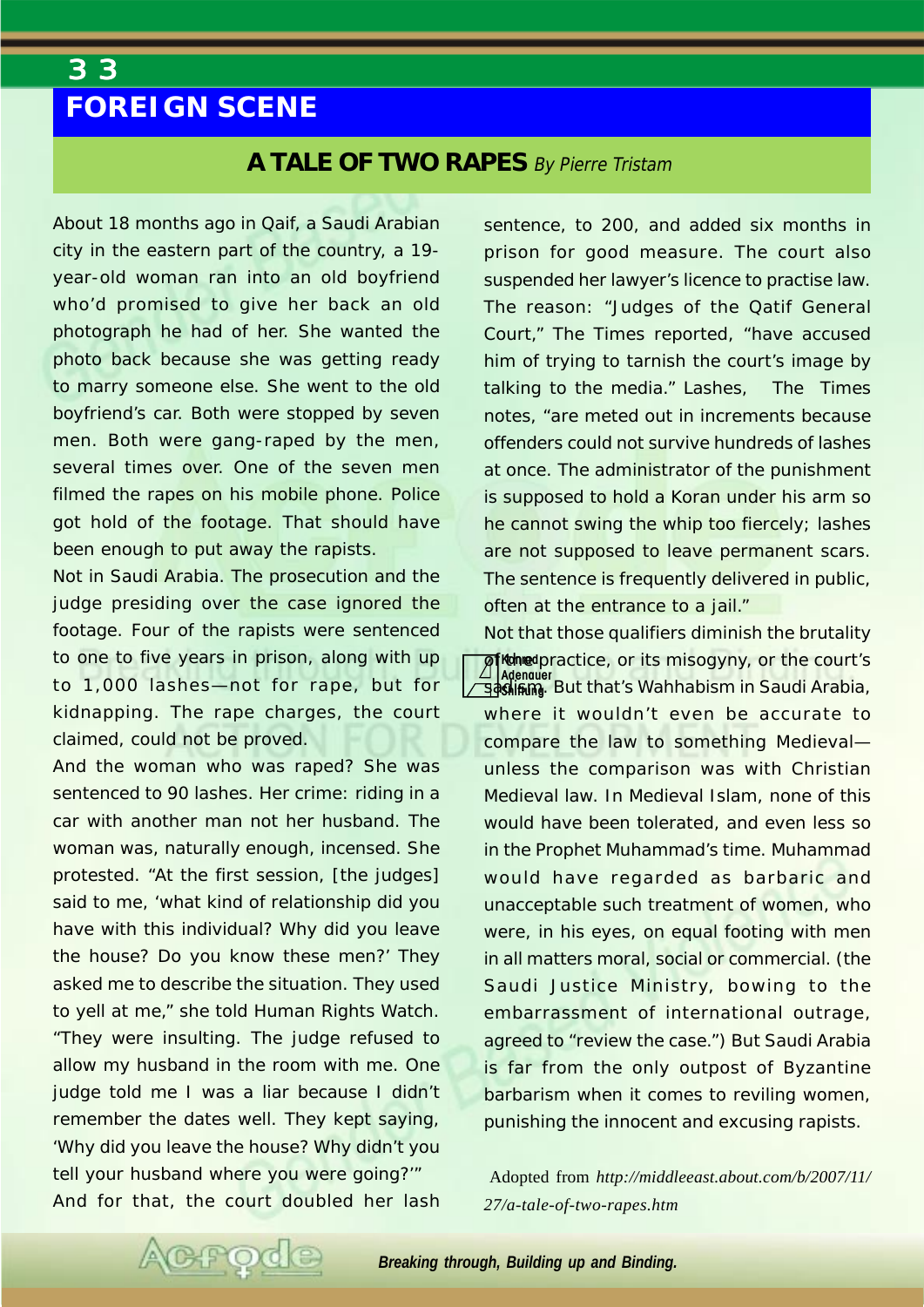## **WHY CRIMINALISING HIV TRANSMISSION IS BAD PUBLIC POLICY**

*(This is an edited version of 10 Reasons Why Criminalisation of HIV Exposure or Transmission Is Bad Public Policy written by Ralf Jürgens, Jonathan Cohen, Edwin Cameron, Scott Burris, Michaela Clayton, Richard Elliott, Richard Pearshouse, Anne Gathumbi, and Delme Cupido) - George Kanyomozi*

Uganda is struggling to have HIV and AIDS Control Bill to curb the spread of HIV in the country which is reported to be on an increase with now one million Ugandans living with the virus. Recent years have seen an increase in the number of prosecutions for HIV exposure or transmission, particularly in Europe and North America. In parts of Africa, Asia, Latin America and the Caribbean, legislators have created new HIV-specific criminal offences, and prosecutions are on the rise.

The push to apply criminal law is often driven by the wish to respond to serious and legitimate concerns about the ongoing rapid spread of HIV in many countries, coupled by what is perceived to be a failure of prevention efforts. These concerns are legitimate and need responses. However, a closer analysis of the complex issues raised by criminalisation of HIV exposure or transmission reveals that criminalising it is unlikely to prevent new infections and may have many potential adverse consequences for both public health and human rights.

Below is a slightly edited version of ten reasons why applying criminal law to HIV transmission is an unjust and ineffective public policy, except in cases where individuals purposely or maliciously transmit HIV with the intent to

**PO** 



*Esther Kisakye presenting a paper on HIV/AIDS and a legal framework in Uganda at a workshop in Hotel Equatoria organised by ACFODE*

harm others, in which case existing criminal laws are sufficient.

<u>#</u>pa‱mission can't reduce the spread of HIV. **Adenauer Bolicy th**akers sometimes argue that applying<br>I shifting 1 Applying criminal law to HIV exposure or criminal law to HIV exposure or transmission can reduce the spread of HIV by incapacitating or rehabilitating particular offenders, or by deterring others from transmitting HIV. In fact, applying criminal law to HIV risk behaviour has never been shown to incapacitate, rehabilitate, or deter offenders.

Incapacitation: In order to slow the spread of the HIV pandemic, vast numbers of people would have to be incapacitated from having sex, sharing syringes, or engaging in other risk behaviours, which no HIV-specific criminal law could possibly do. Indeed, imprisoning a person with HIV does not even prevent that individual from spreading HIV. HIV risk behaviours are prevalent in prisons.

Rehabilitation: There is little evidence to suggest that criminal penalties for conduct that

*Breaking through, Building up and Binding.*

<span id="page-33-0"></span>*3 4*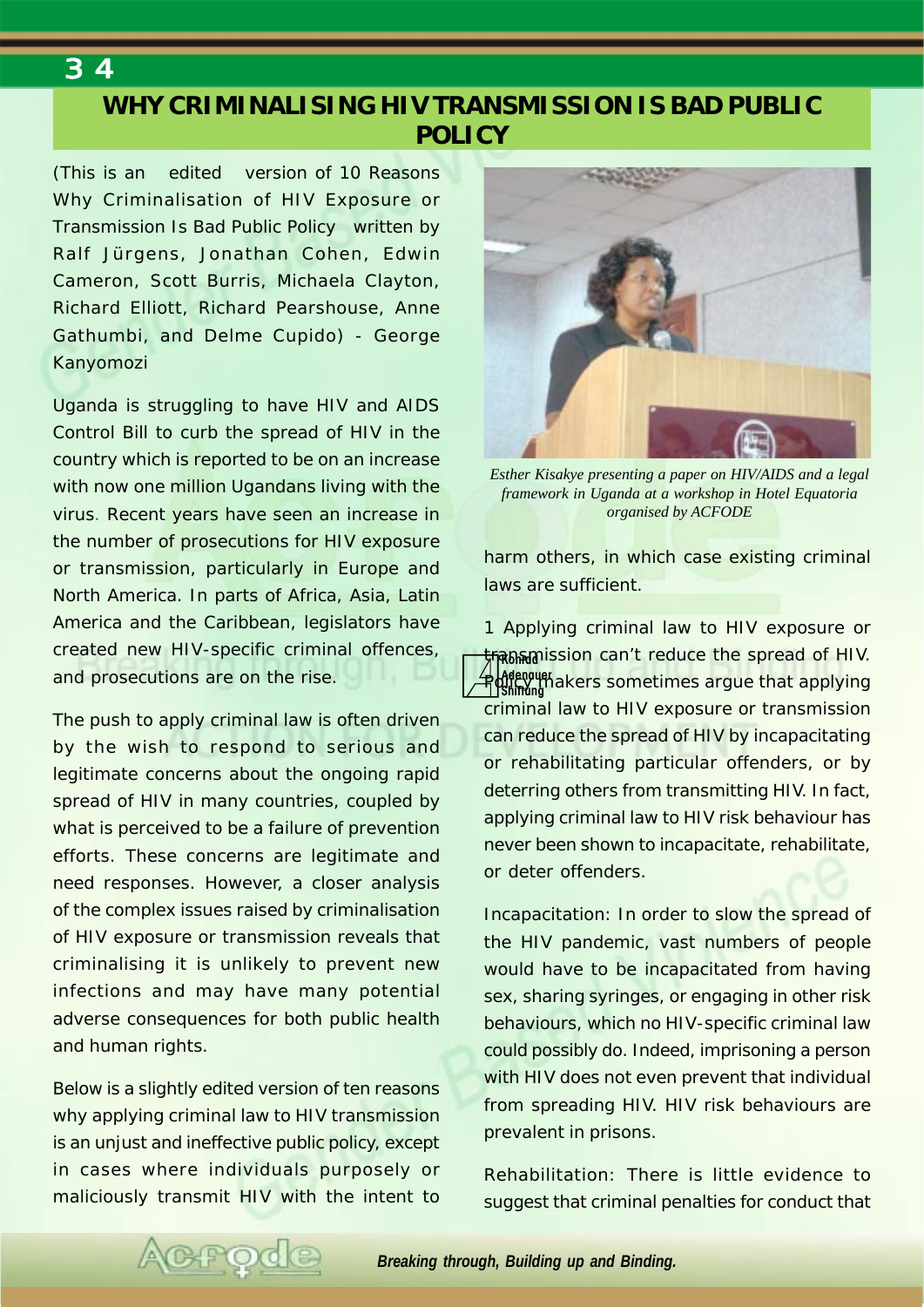transmits or risks transmitting HIV will "rehabilitate" a person such that they avoid future conduct that carries the risk of transmitting the virus. Most cases of HIV transmission are related to sexual activity and/ or drug use – human behaviours that are complex and very difficult to change through the blunt tool of criminal penalties.

Deterrence: Most people living with or at risk of HIV already believe it is morally right to protect others, and do their best to be safe. In any case, it is unlikely that criminal sanctions will act as a significant deterrent to behaviour that may result in HIV transmission, for a number of reasons including; during the time when there is the greatest risk of HIV transmission (the first months following infection), most people do not know their HIV status, limiting the preventive value that any criminal offence could have and most people who test positive to HIV substantially reduce any behaviour that would transmit HIV, particularly if they receive good-quality voluntary counseling and testing.

2 Applying criminal law to HIV risk behaviour can actually undermine HIV prevention and treatment efforts

Applying criminal law to HIV transmission could discourage people from getting tested and finding out their HIV status, as lack of knowledge of one's status could become perceived as the best defence in a criminal law suit. Indeed, in jurisdictions with HIVspecific criminal laws, HIV testing counsellors are often obliged to caution people that getting an HIV test will expose them to criminal liability if they find out they are HIV-positive and continue having sex. These same counsellors are sometimes forced to provide evidence of a person's HIV status in a criminal trial. This interferes with the delivery of health care and frustrates efforts to encourage people to come forward for testing.

3. Applying criminal law to HIV transmission promotes fear and stigma.

**Konrad Media coverage or commentary by high-**<br>Adenauer **p**somifile figures such as prosecutors, Nearly thirty years of combating HIV/AIDS has reinforced the importance of breaking the silence around the pandemic, talking openly about HIV, and encouraging people to live positively. Applying criminal law to HIV transmission does the opposite. It reinforces the stereotype that people living with HIV are dangerous criminals, rather than people endowed with dignity and human rights. The introduction of HIV-specific criminal laws, as well as individual criminal prosecutions against people with HIV for conduct that transmitted or risked transmitting HIV, has often been accompanied by inflammatory and ill-informed government officials, or legislators. This rhetoric can only discourage people from coming forward to seek HIV tests and talk openly and honestly about AIDS.

4 Instead of providing justice to women, applying criminal law to HIV transmission endangers and further oppresses them.

Policy makers, and indeed some women's groups, sometimes support the application of criminal law to HIV transmission for the reason that it might protect women and girls from HIV infection. Many women acquire HIV in marriage and other intimate relationships, including where rape and sexual coercion has occurred. These women deserve justice. However, applying criminal law to HIV

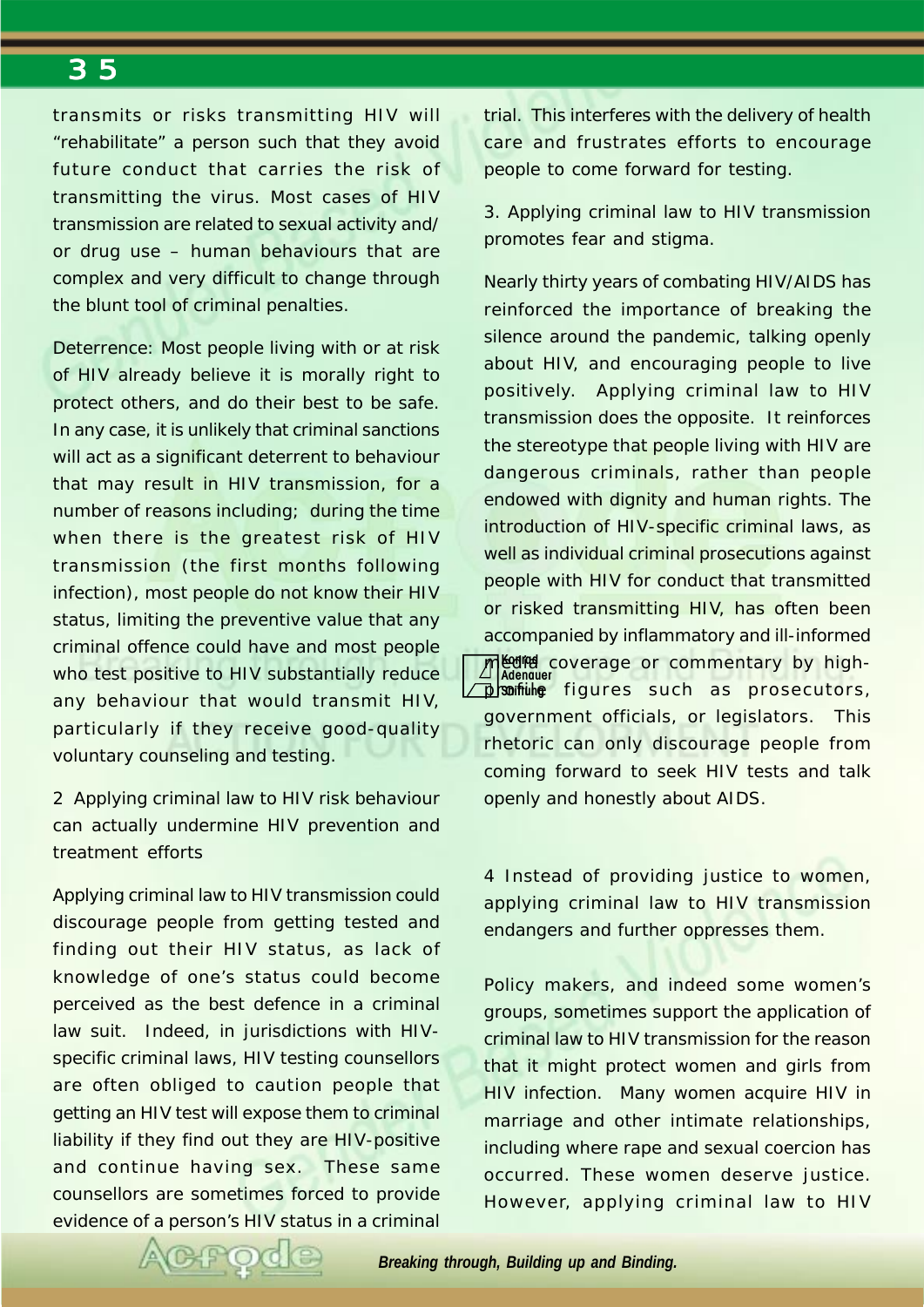transmission does nothing to address the economic, social, and political marginalisation that are at the root of gender-based violence and women's HIV vulnerability.On the contrary, these laws are likely to be used to prosecute women more often than men. There are at least three reasons why this is so:

More likely to know their status: Because they engage with the health system more (including during pregnancy), women are typically more likely to know their HIV status than men—particularly as governments move towards provider-initiated HIV testing and counselling in pre-natal settings.

More likely to be blamed for HIV: Women are already routinely blamed for bringing HIV into families, and criminal laws would only provide another tool to oppress them. Women are more likely to be blamed by their intimate partners and by their communities for "bringing HIV into the home" than men, and this can result in eviction, ostracism, and loss of property and inheritance.

Mother-to-child transmission: Some laws criminalising HIV transmission or exposure are drafted broadly enough to capture women who transmit HIV to a child during pregnancy or breastfeeding.

5 Laws criminalising HIV exposure and transmission are drafted too broadly and often punish behaviour that is not blameworthy.

Many laws criminalising HIV exposure and transmission are poorly drafted; capturing behaviour that society has no interest in punishing and placing innocent people at risk of prosecution. For example, some criminal laws require that people with HIV inform "all sexual contacts" of their status, meaning they



*Participants at a workshop on HIV/AIDS at hotel equatoria*

could be jailed for not revealing their HIV status before kissing someone or engaging in other behaviour that carries no risk of HIV transmission.

**Konrad Adenauer** could be a criminal offence—without any **Shiftung** inquiry into whether HIV testing was even Still others criminalise any "omission" that results in HIV transmission, meaning that failure to get an HIV test and learn one's status available. Such over-breadth is further evidence that criminal laws against HIV transmission or exposure are not drafted with public health and human rights in mind.

6. No matter how they are drafted, laws criminalising HIV exposure and transmission are often applied unfairly, selectively, and ineffectively.

Not surprisingly, where HIV-specific criminal provisions exist, only a tiny fraction of actual cases of HIV exposure or transmission will ever be prosecuted. The immense discretion and unpredictability in which cases are prosecuted makes it virtually inevitable that prosecutions will be arbitrary and unjust.

Risk of selective or arbitrary prosecution: Given the stigma that still surrounds HIV and

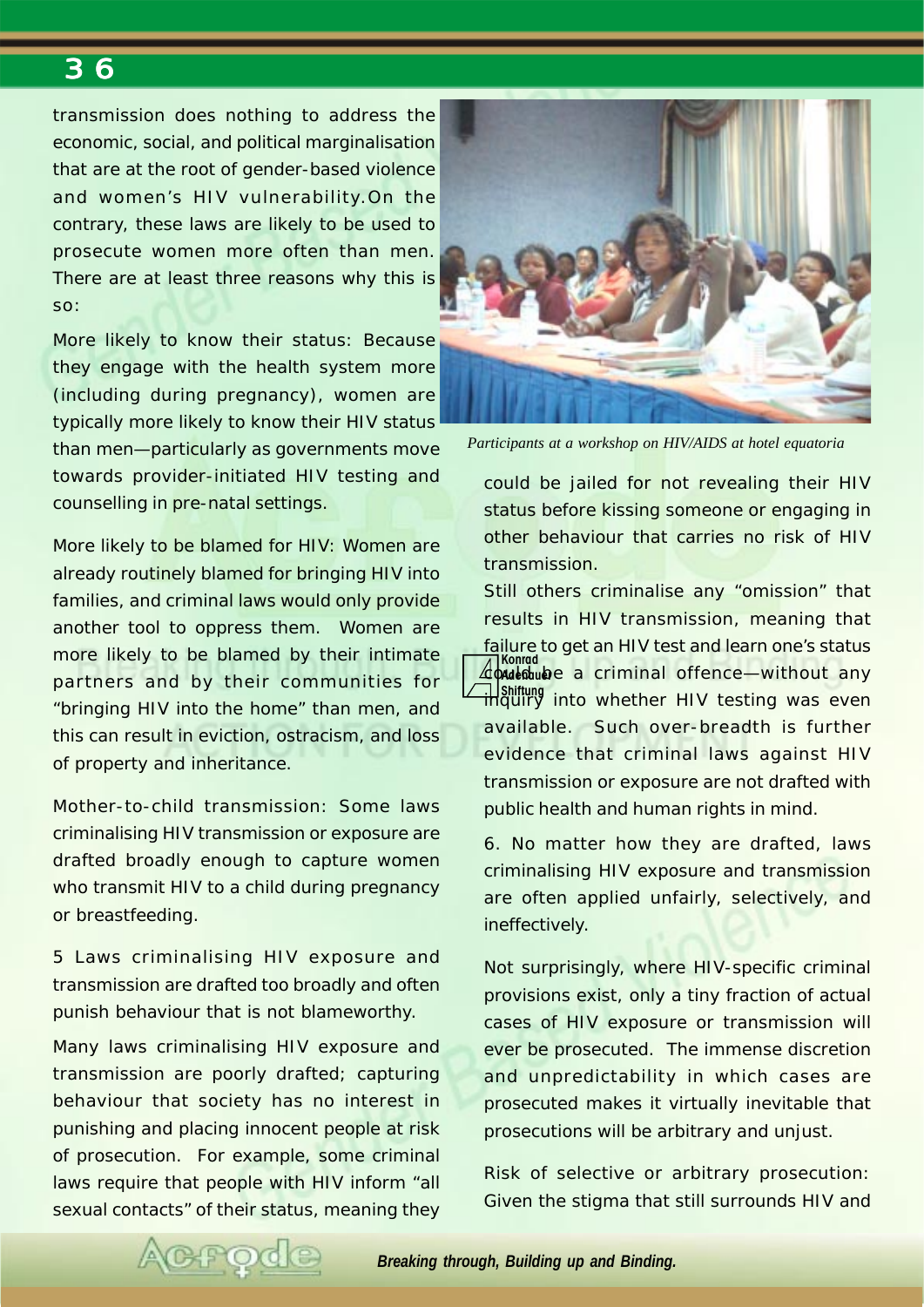the persistence of HIV-related discrimination, it is likely that criminal sanctions will be directed disproportionately at those who are socially and/or economically marginalised.

Likelihood of conviction without sufficient evidence: Proving that an accused person was HIV-positive at the time of an alleged offence, as well as proving who infected whom, is a serious challenge. In a sexual relationship, the one blamed for transmitting HIV will most likely be the one who first learned of her status, not the one who was first infected. Even if the accused person was infected first, it could have been a third party who infected her sexual partner. To prove quilt, scientific evidence of transmission by the accused person is required.

Invasions of privacy: There is concern that the confidentiality of medical records kept by health professionals or counsellors could be breached in the attempt to establish someone's HIV status during a criminal prosecution. Breaching confidentiality may reduce the willingness of HIV-positive people to discuss risk behaviours with counsellors, agree to an HIV test, or seek treatment of other sexually transmitted diseases that increase the risk of HIV transmission.

7. There are better ways to punish behaviour that truly is blameworthy.

A frequent reason advanced by policy makers for criminalising HIV transmission and exposure is that people who transmit HIV under certain circumstances deserve to be punished, because their behaviour is morally wrong and harmful. Indeed, criminal law is society's principal means of punishing morally blameworthy behaviour.

FOC

The application of criminal law, however, requires the presence of a "guilty mind" or acting with the purpose to harm another person—which is, in the case of HIV transmission, highly exceptional. In those cases where the application of criminal law may be appropriate, existing laws that are not specific to HIV are sufficient to punish those who act with the purpose of transmitting HIV. For example, laws against sexual assault, endangerment, and criminal negligence can and have been applied to HIV transmission or exposure. In applying these non-HIV-specific laws, however, care must be taken to ensure they are not applied too broadly.

8. Criminalising HIV exposure and transmission sidesteps real challenges of HIV prevention.

**The Convert of the Standard Standard The Converts** of the **institutions** of the **instance** of the **institutions** of the **institutions** of the institutions of the institutions of the institutions of the institutions of the **Adenauer politica**l will, and resources to provide proven Support for the application of criminal law to HIV exposure and transmission tends to occur and effective HIV-prevention services to all who need them. In some countries, governments are reluctant to implement effective and human rights-based HIV prevention measures that may be controversial and resource-intensive—such as scaling up HIV testing and counselling, improving reproductive health care, and establishing harm reduction programmes—yet want to appear to be "doing something."

9. Instead legislators should reform laws that stand in the way of HIV prevention and treatment.

The law can be a powerful tool in addressing HIV transmission if it is used to empower vulnerable groups and guarantee their access to services, not to punish them and drive them further to the margins of society. In most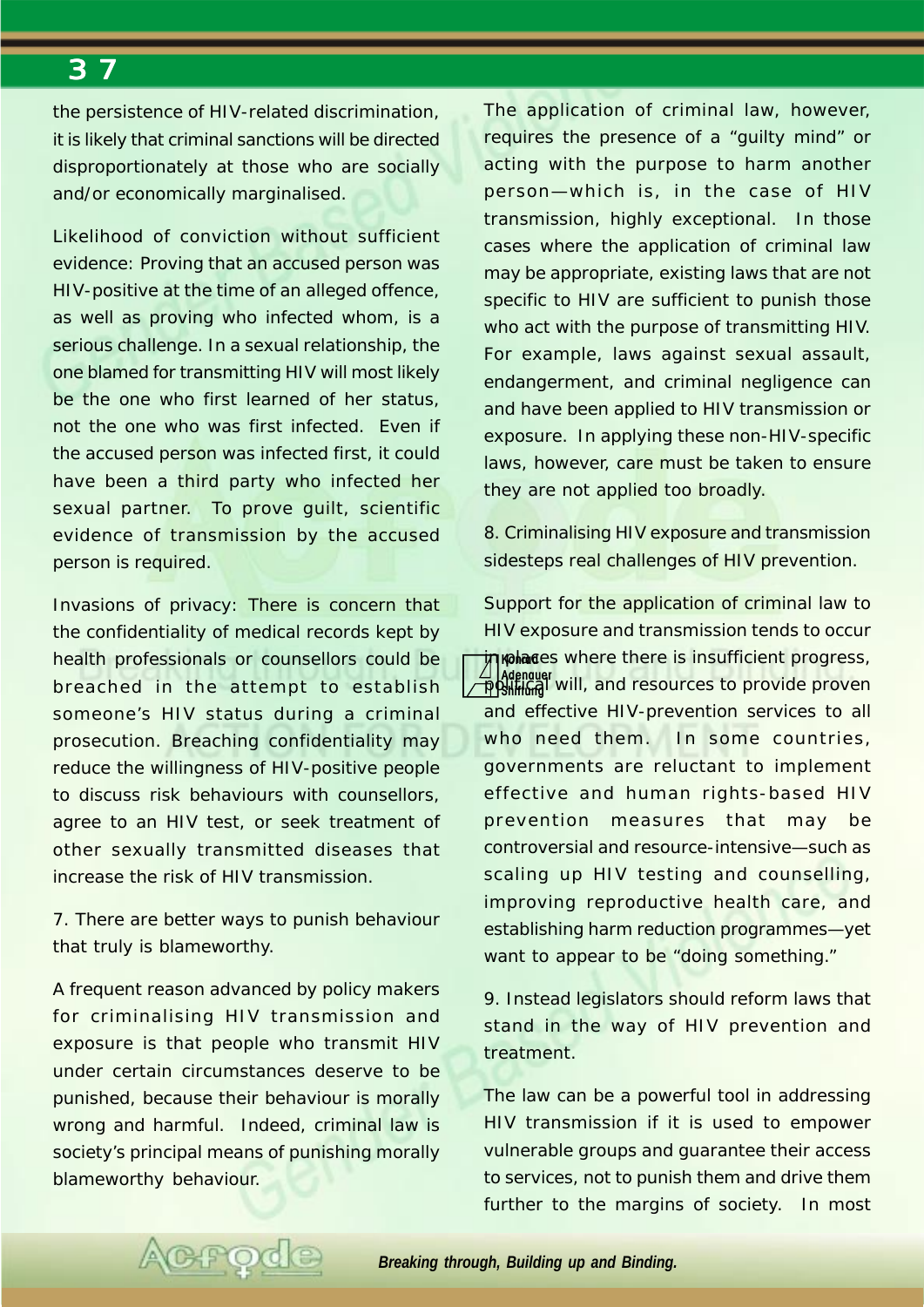<span id="page-37-0"></span>countries, removal of legal barriers to HIV prevention, treatment, care and support would be a positive step for legislators to take in addressing the pandemic. Laws that prohibit discrimination against people living with HIV provide redress against violence and guarantee equal access to HIV services are also needed.

Rather than introducing laws criminalising HIV exposure and transmission, countries need to reform laws and policies that stand in the way of evidence-informed prevention and treatment efforts, including providing justice to women.

• Remove legal barriers to women's equality and pass laws protecting women's rights to be free from violence and discrimination

- Remove legal barriers to condoms and comprehensive sex education, needle and syringe programmes, effective drug dependence and other evidenceinformed strategies designed to reduce HIV risk
- Enact comprehensive antidiscrimination laws that protect people living with HIV/ AIDS or at risk of infection
- Involve community voices and scientific experts in the lawmaking process to ensure that HIV legislation is based on the best evidence rather than misguided fears and stigma

up and Binding.

## Breaking through.

ACPOC



### **GRIM HUMOUR: TREAT WOMEN EQUALLY**

A man breaks into a house to look for money and guns. Inside, he finds a young couple in bed. He orders the guy out of bed and ties him to a chair. While tying the homeowner's wife to the bed the convict gets on top of her, kisses her neck, then gets up and goes into the bathroom.

While he's in there, the husband whispers over to his wife: 'Listen, this guy is an escaped convict. Look at his clothes! He's probably spent a lot of time in jail and hasn't seen a woman in years. I saw how he kissed your neck. If he wants sex, don't resist, don't complain. Do whatever he tells you. Satisfy him no matter how much he nauseates you. This guy is obviously very dangerous. If he gets upset he'll kill us both. Be strong, honey. I love you!'

His wife responds: 'He wasn't kissing my neck. He was whispering in my ear. He told me that he's gay, thinks you're cute, and asked if we had any Vaseline. I told him it was in the bathroom. Be strong honey. I love you, too.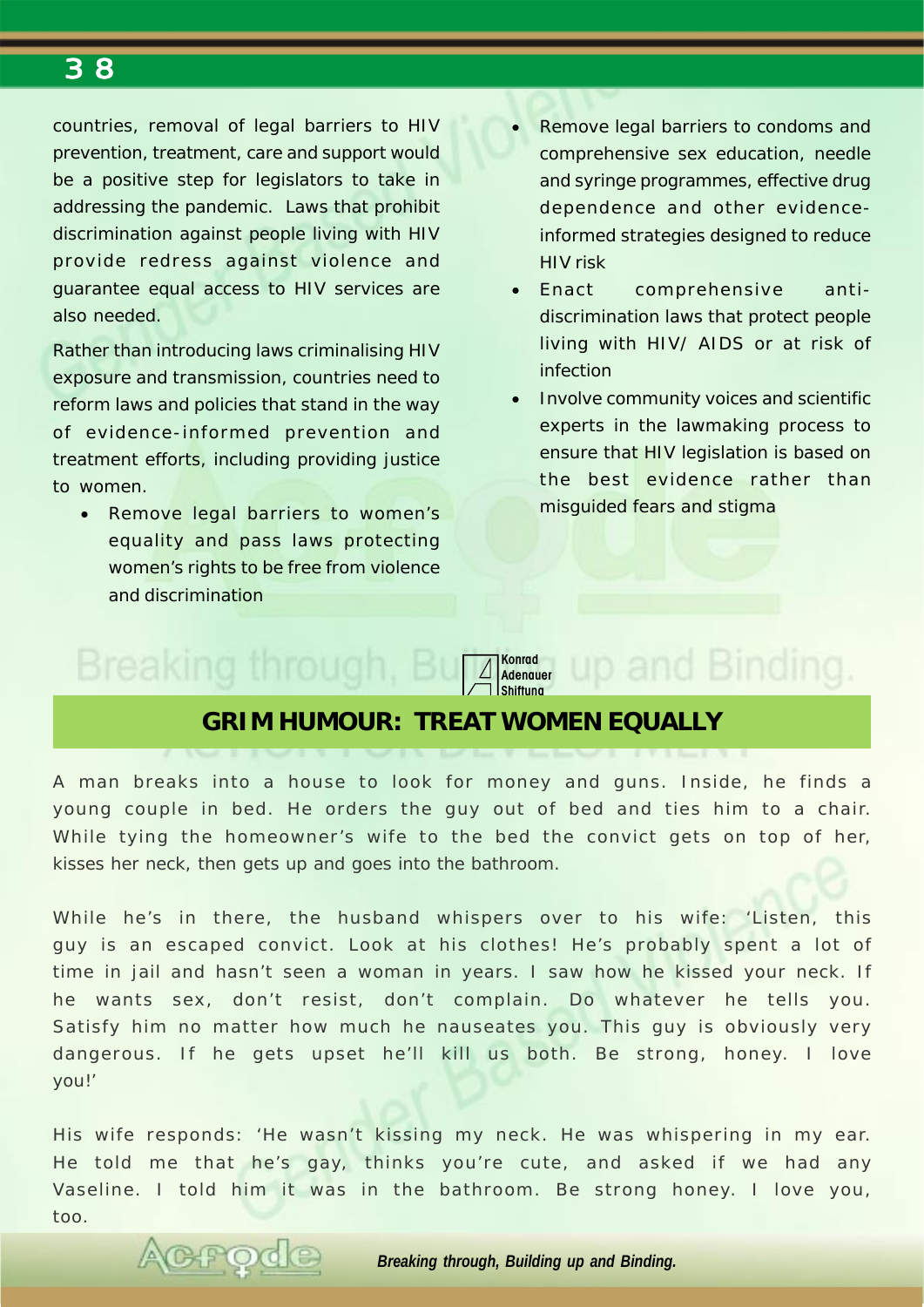**ACFODE ANTHEM**

<span id="page-38-0"></span>*3 9* 

**Chorus**

*Let us work for Uganda ACFODE working serving all women Calling for their commitment ACFODE for gender equality and equity*

It is time for development Let all the women support each other Through networking and advocacy To guide the nation develop the people **Chorus**

We shall work with the communities Let all the people support the girl child Through education and other ways, Empower the women build for the future

**Chorus Breaking throu Konrad Adenauer** ACFODE for gender equality and equity

**ACTION FOR DEVELOPMENT** 

and Binding.

**Based Violence**